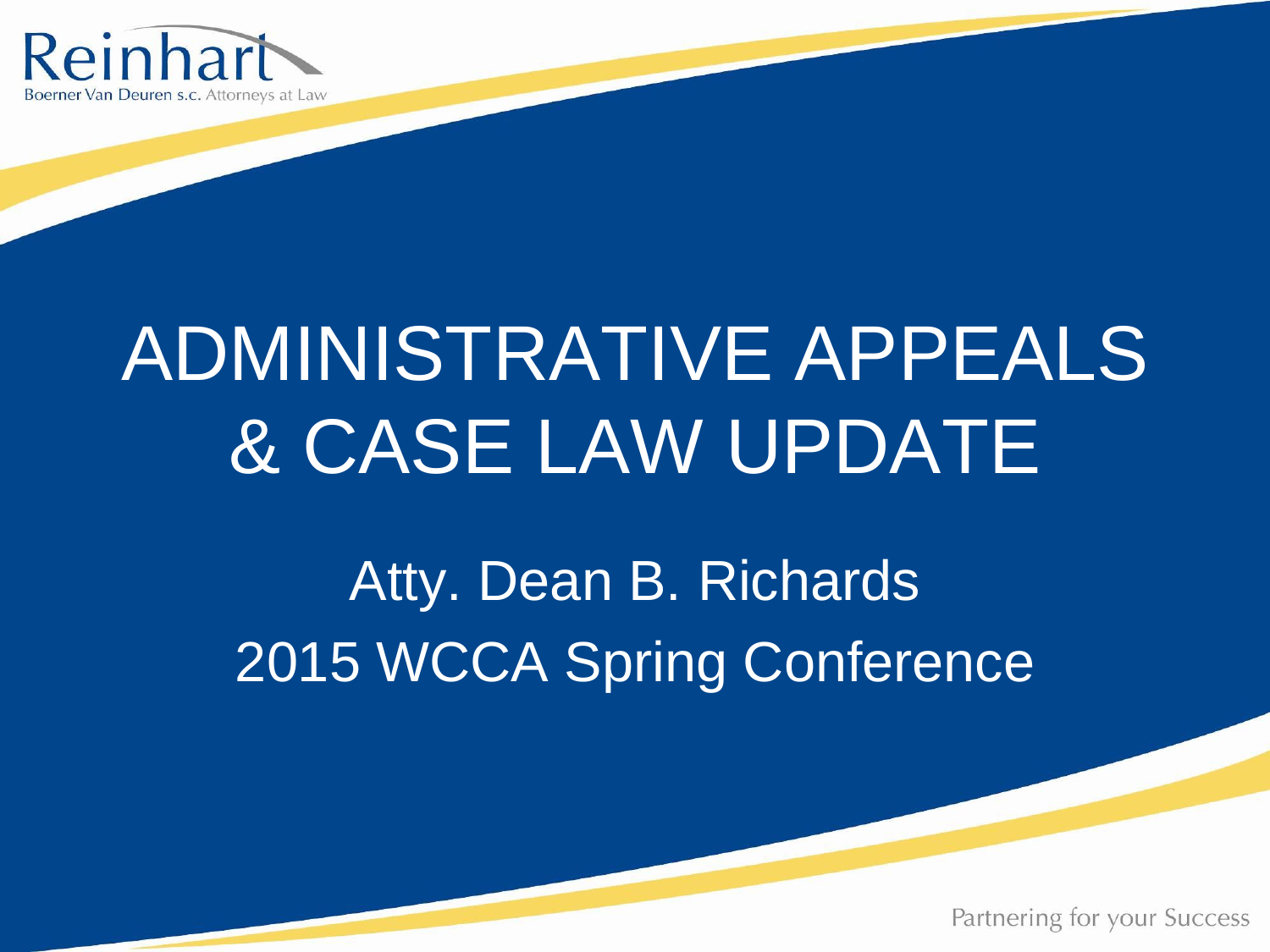#### Today's Agenda

- Administrative Appeals
- Three New Cases
	- Prohibition of short-term rentals
	- Merger of nonconforming lots
	- Establishing a nonconforming use

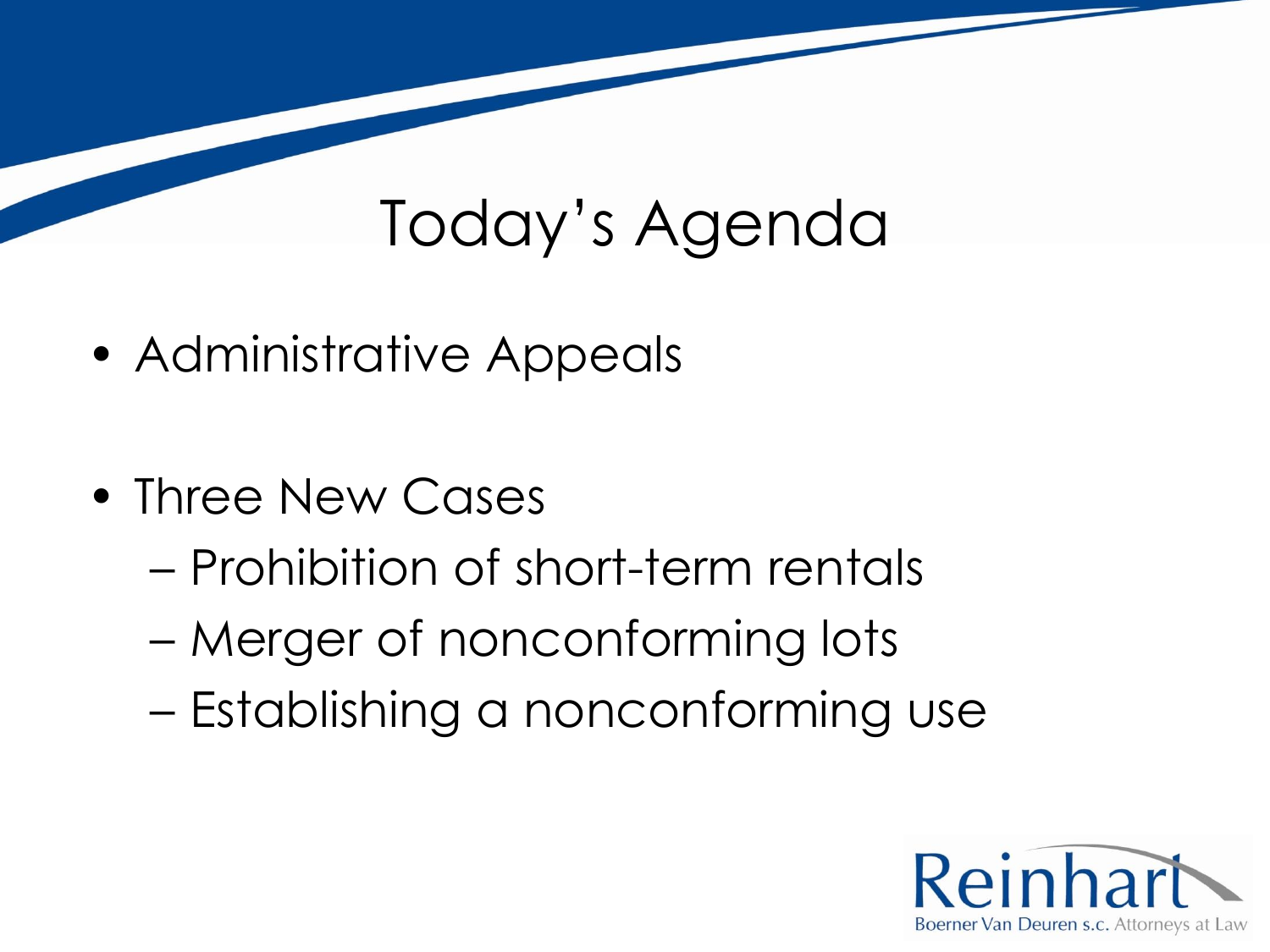### An Attorney's Perspective on Appealing Your Decision



# **Making you bulletproof.**

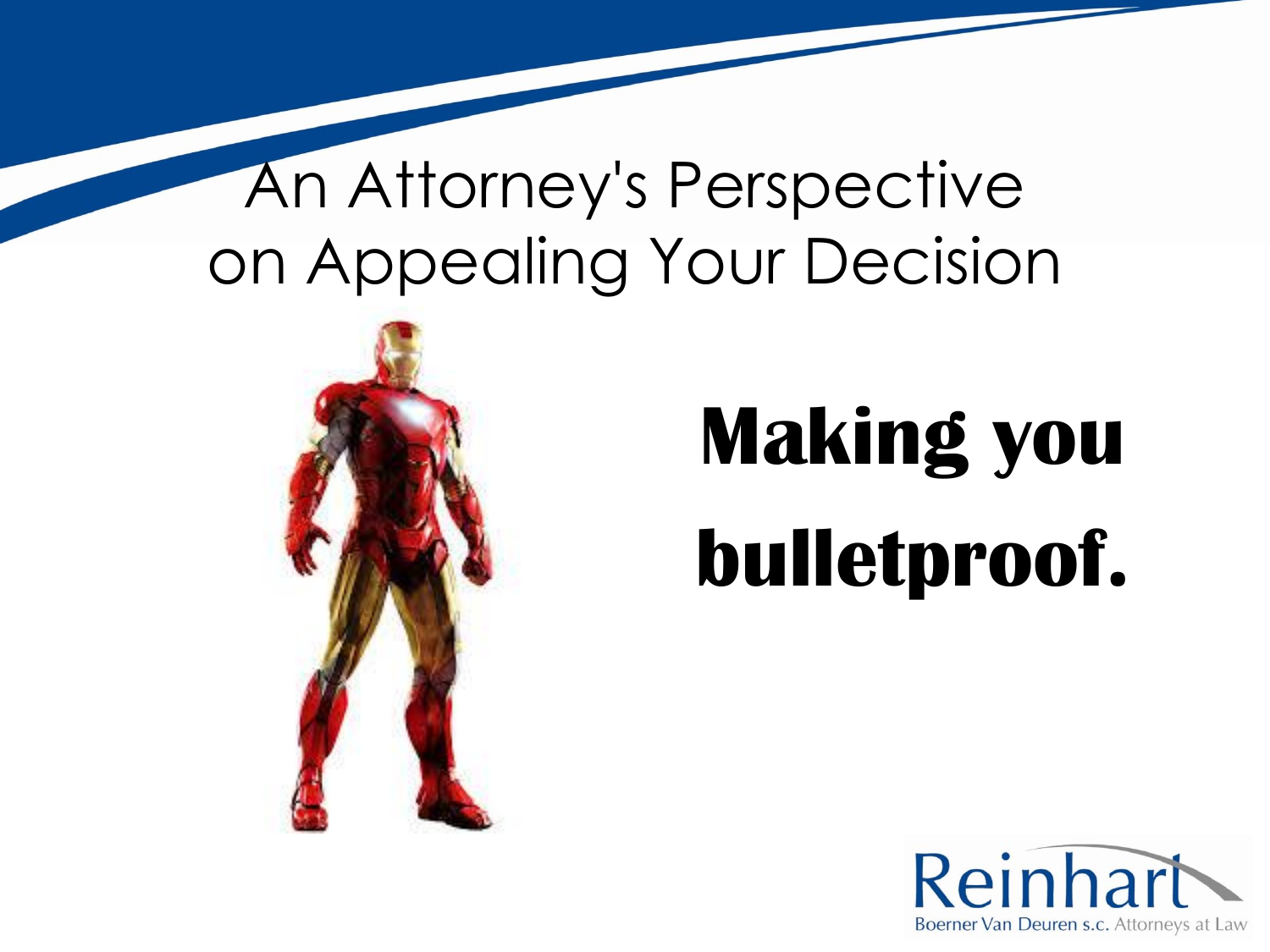#### Why would someone appeal your decision?

- They're dumb.
- Can't take no for an answer.
- Crap shoot.
- Forum shopping.
- First step in legal process (or interpretation).
- You were wrong.

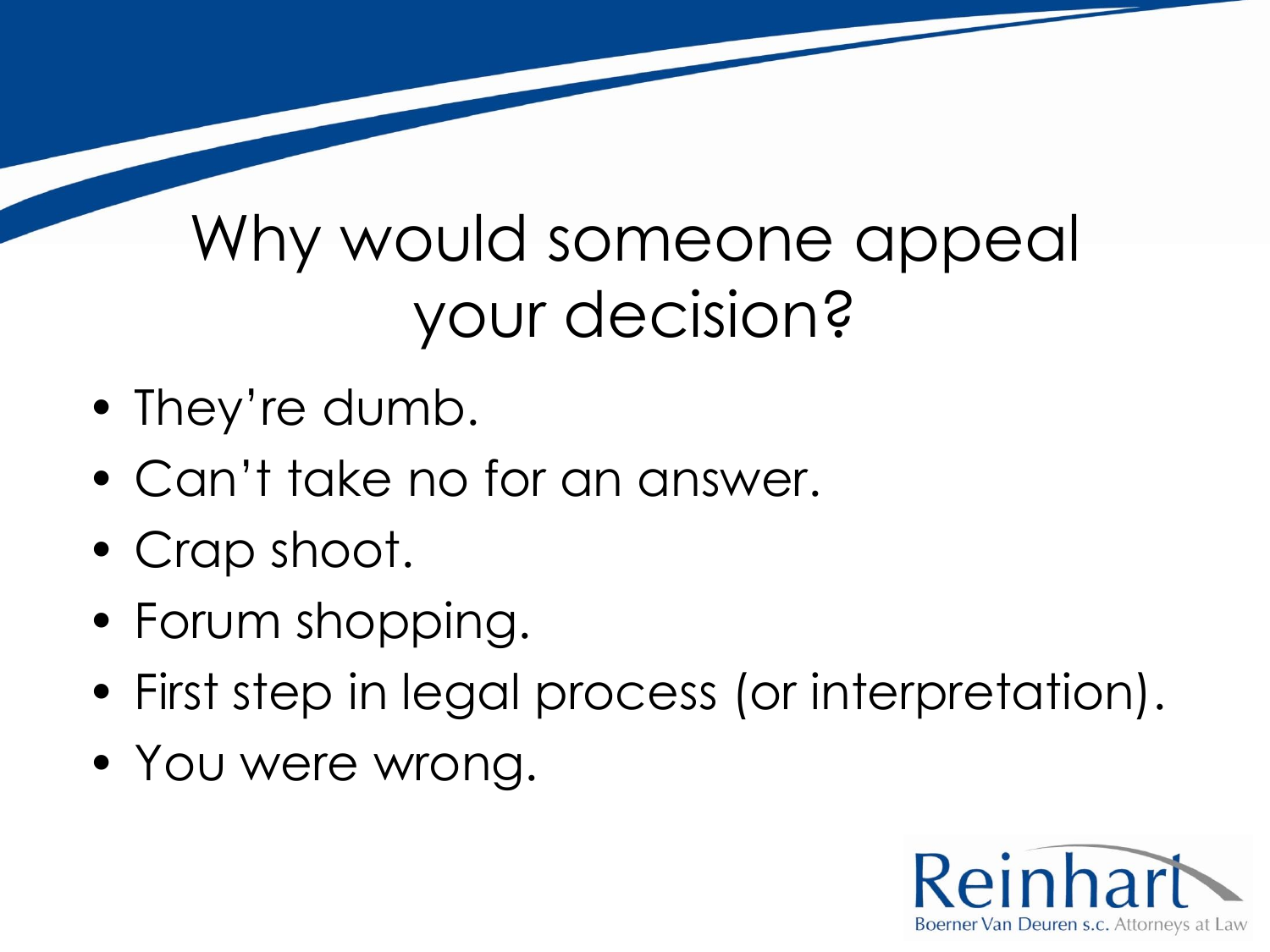

#### **Your job description does not include decision-making infallibility.**

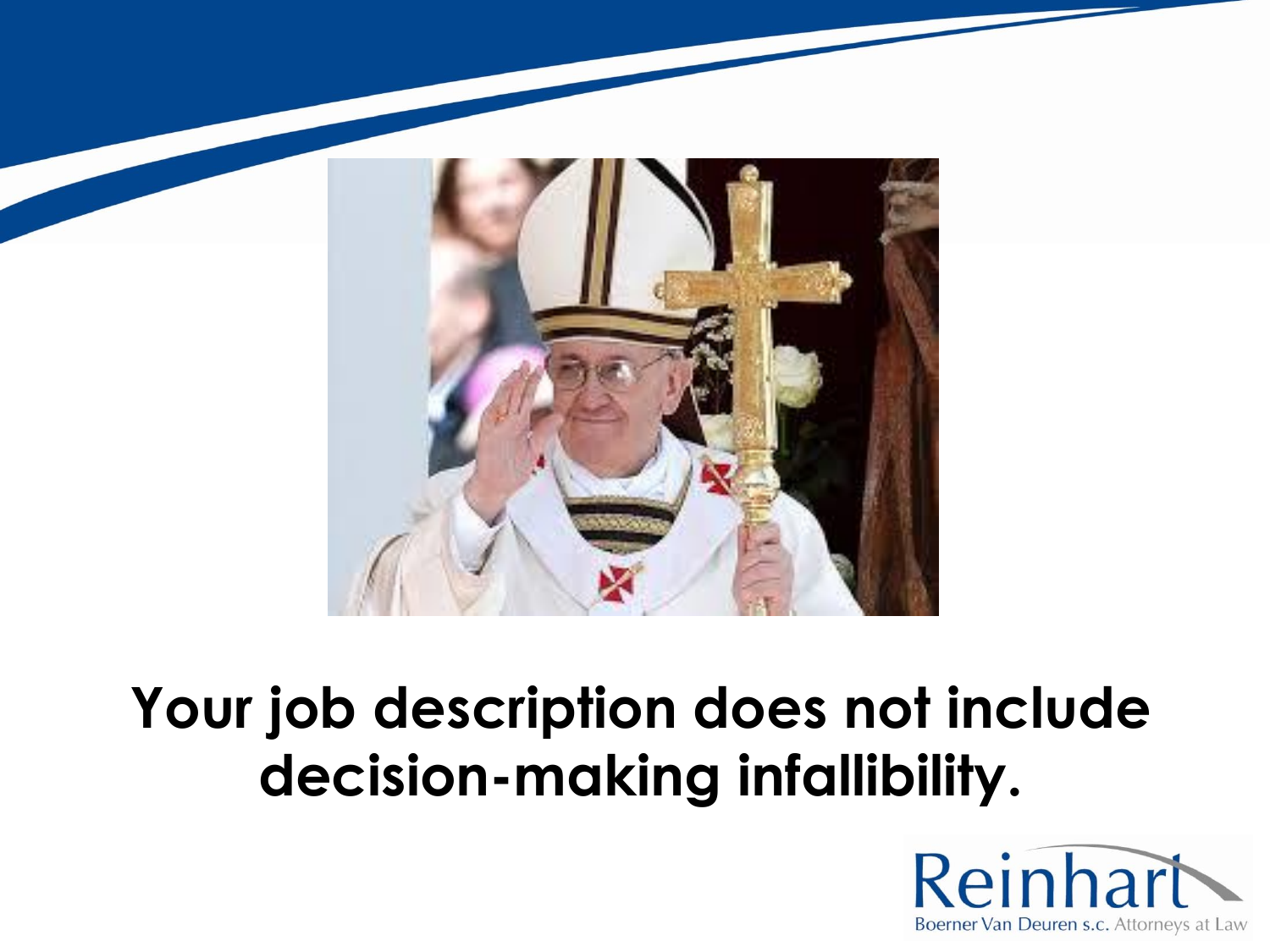#### Format of Appeal

- Board of Adjustment is the appellate body.
- You return your record.
- Stay of Proceedings.
- Hearing

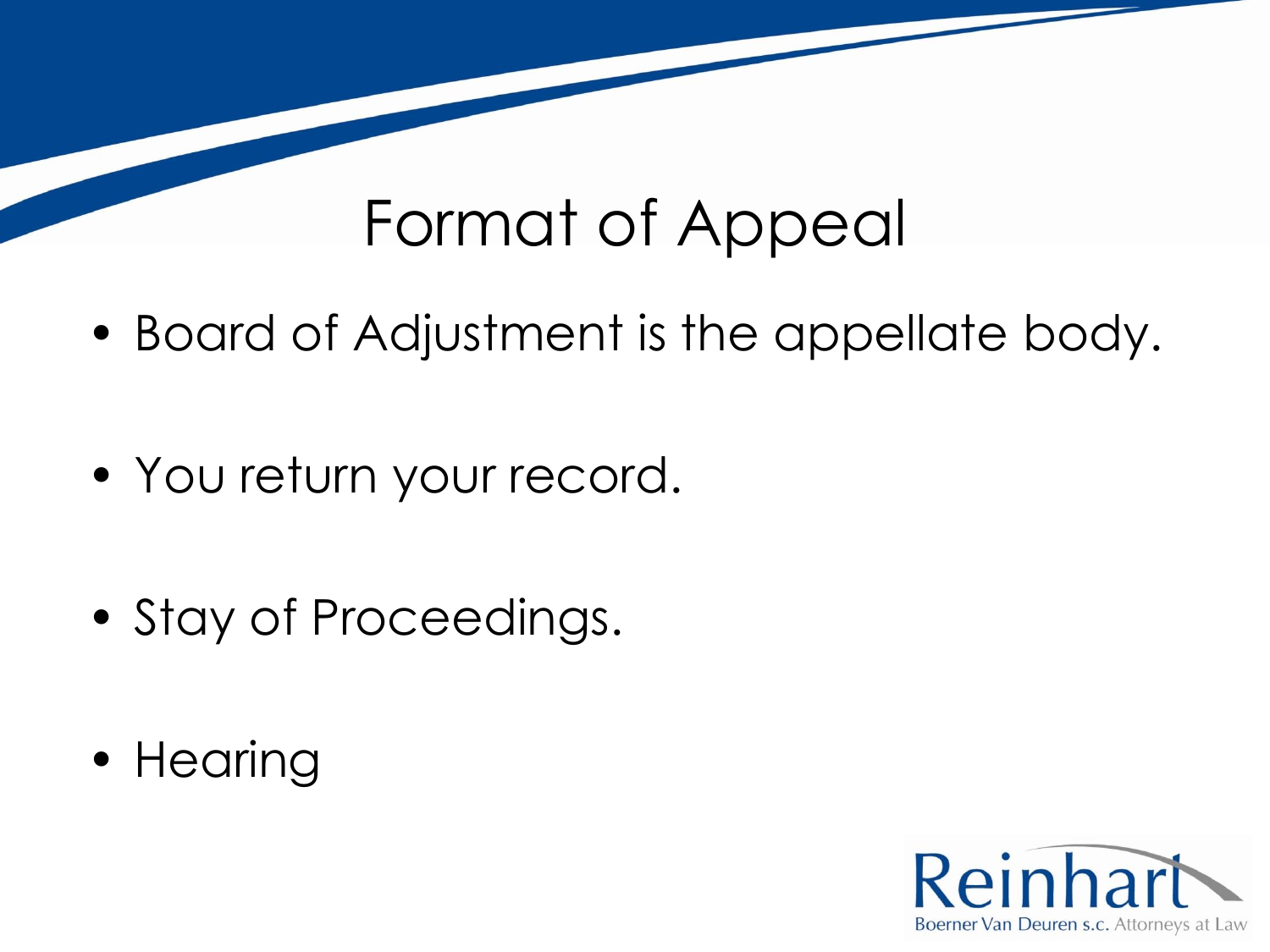#### Format of Appeal

- De Novo or Error Determination?
	- Published notice
	- Reverse, affirm, or modify
		- •May make determination as ought to be made
		- •Shall have all of the powers of the officer from whom the appeal is taken.

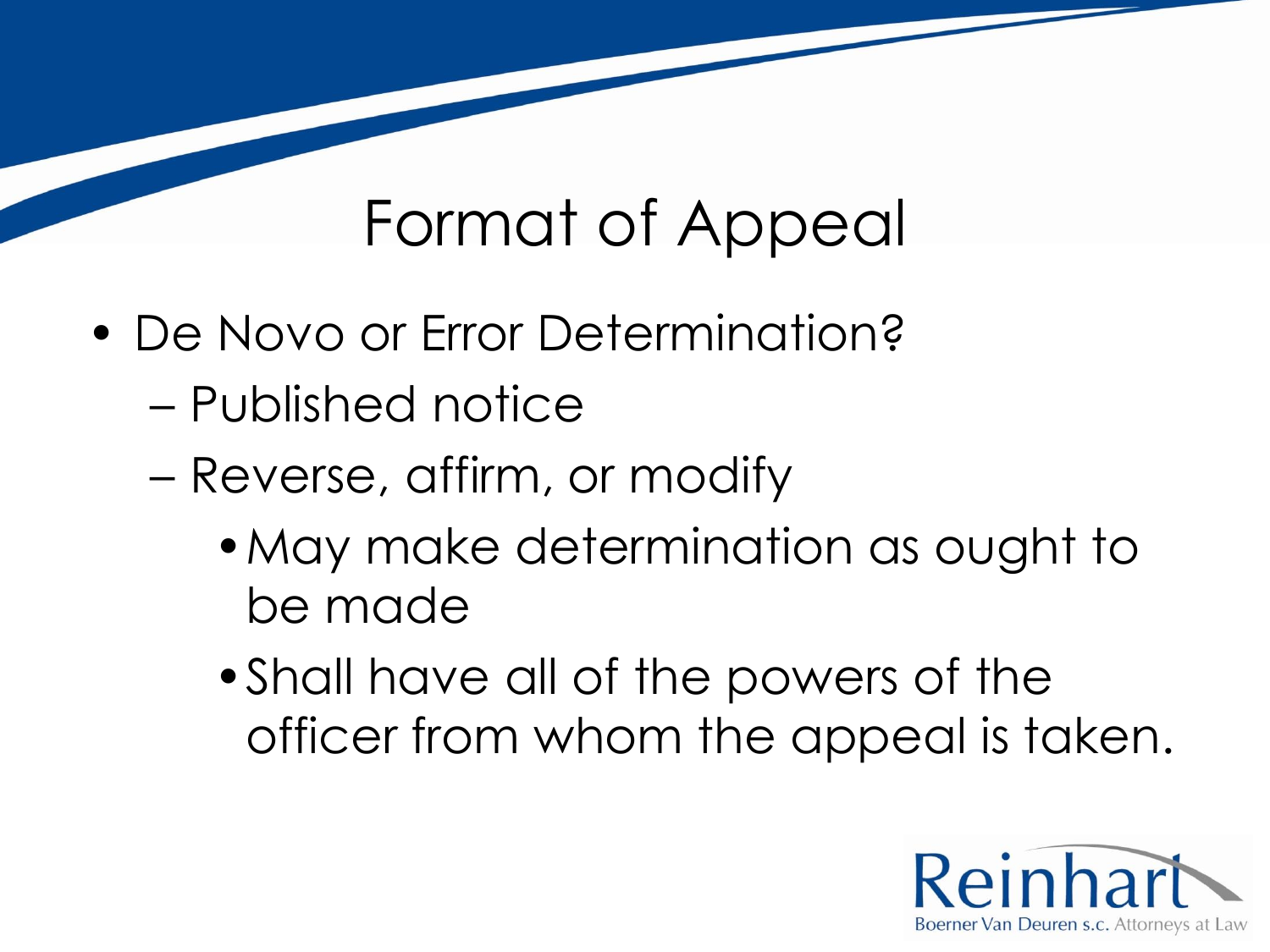#### Record

- "…all papers constituting the record upon which the action appealed from was taken."
	- Application
	- Ordinances, Regulations, Statutes
	- Reports, photos or records
	- Your decision

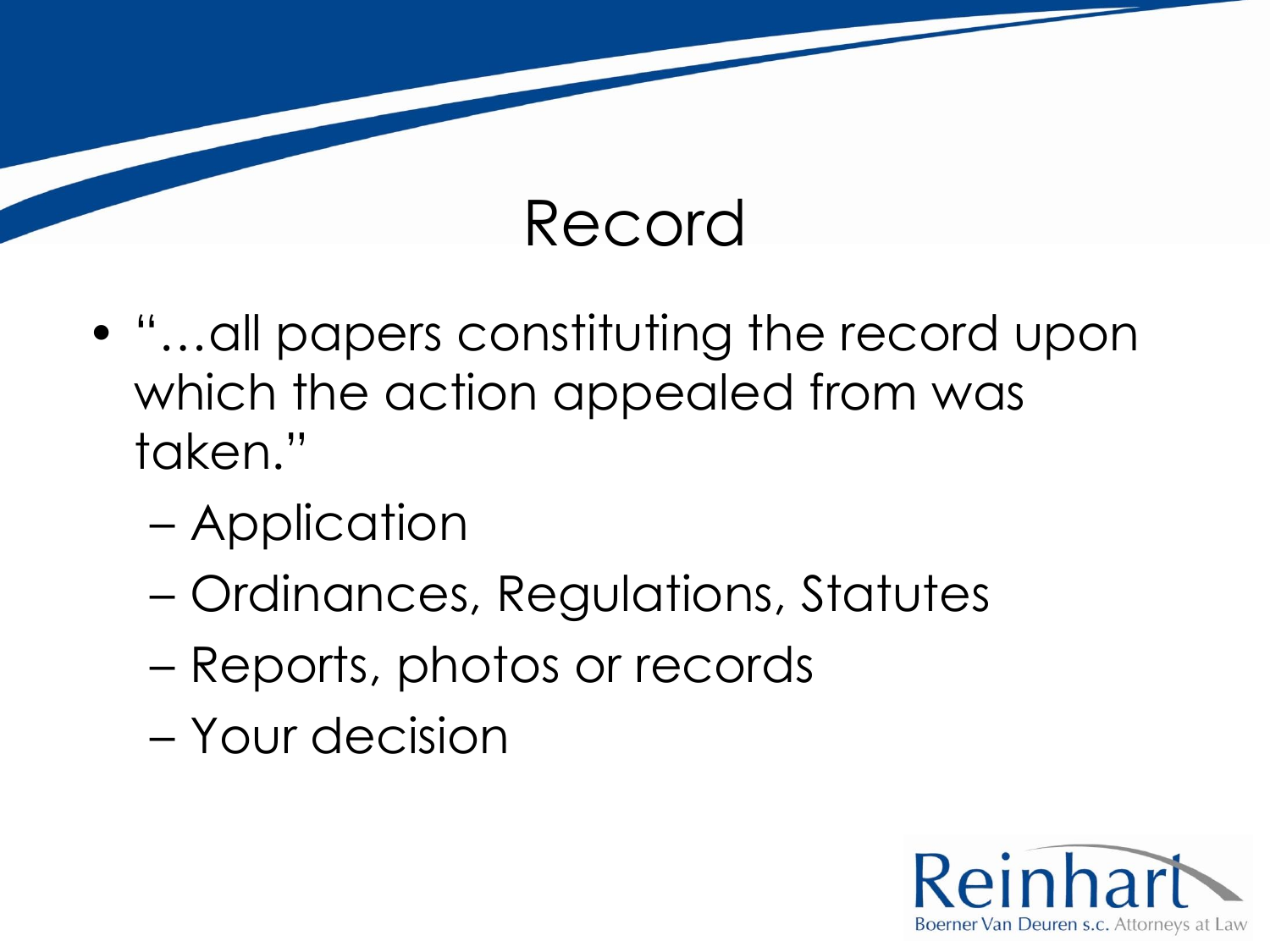#### Standard of Review

- De novo?
- Certiorari standards:
	- Kept within jurisdiction
	- Applied proper rule of law
	- Did not act in an arbitrary and capricious manner (will or judgment?)
	- Evidence supports decision

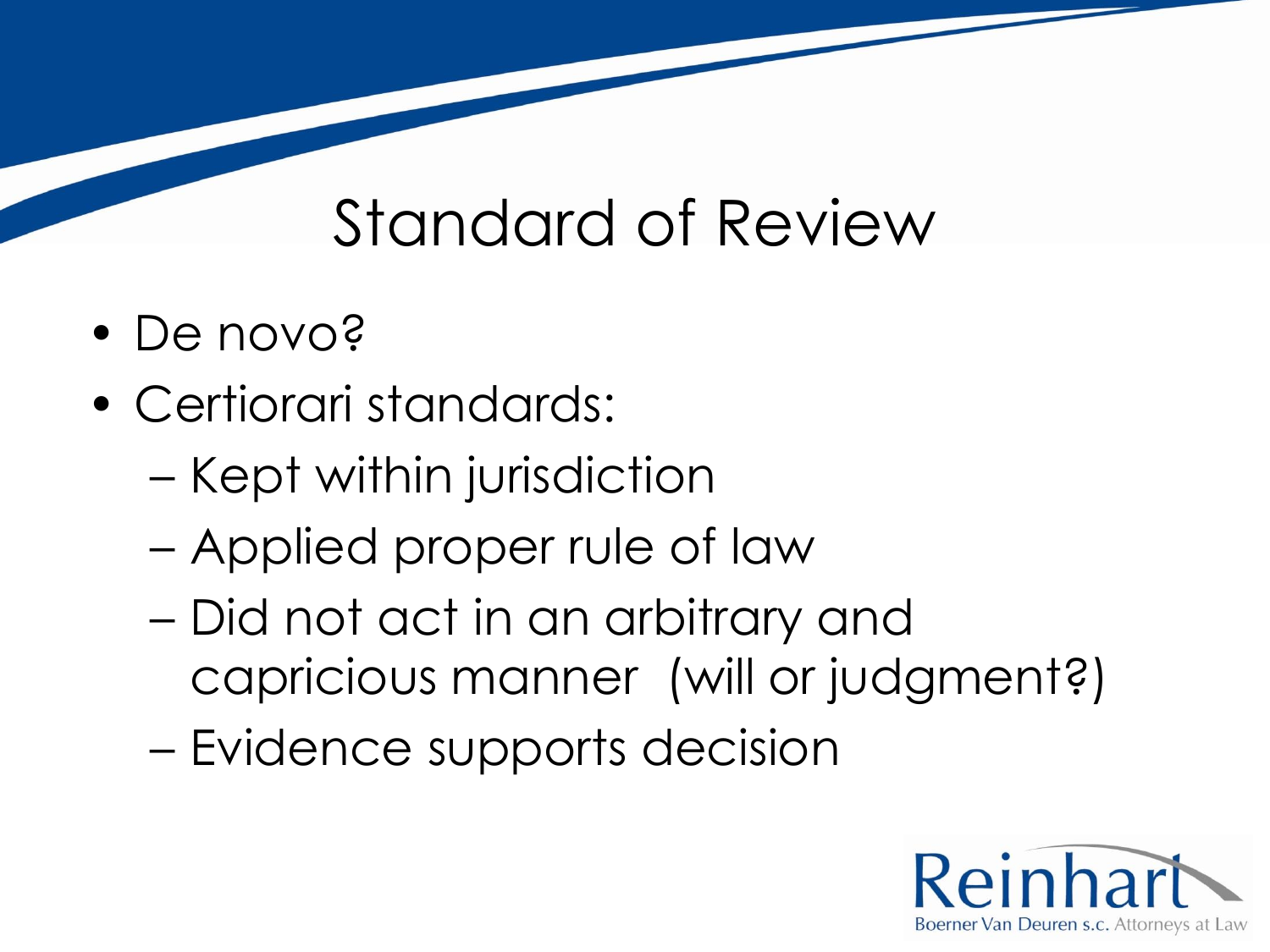## Bulletproofing

- Written decisions
- Factual determinations
- Ordinances or legal standards relied upon
- Link facts to ordinance

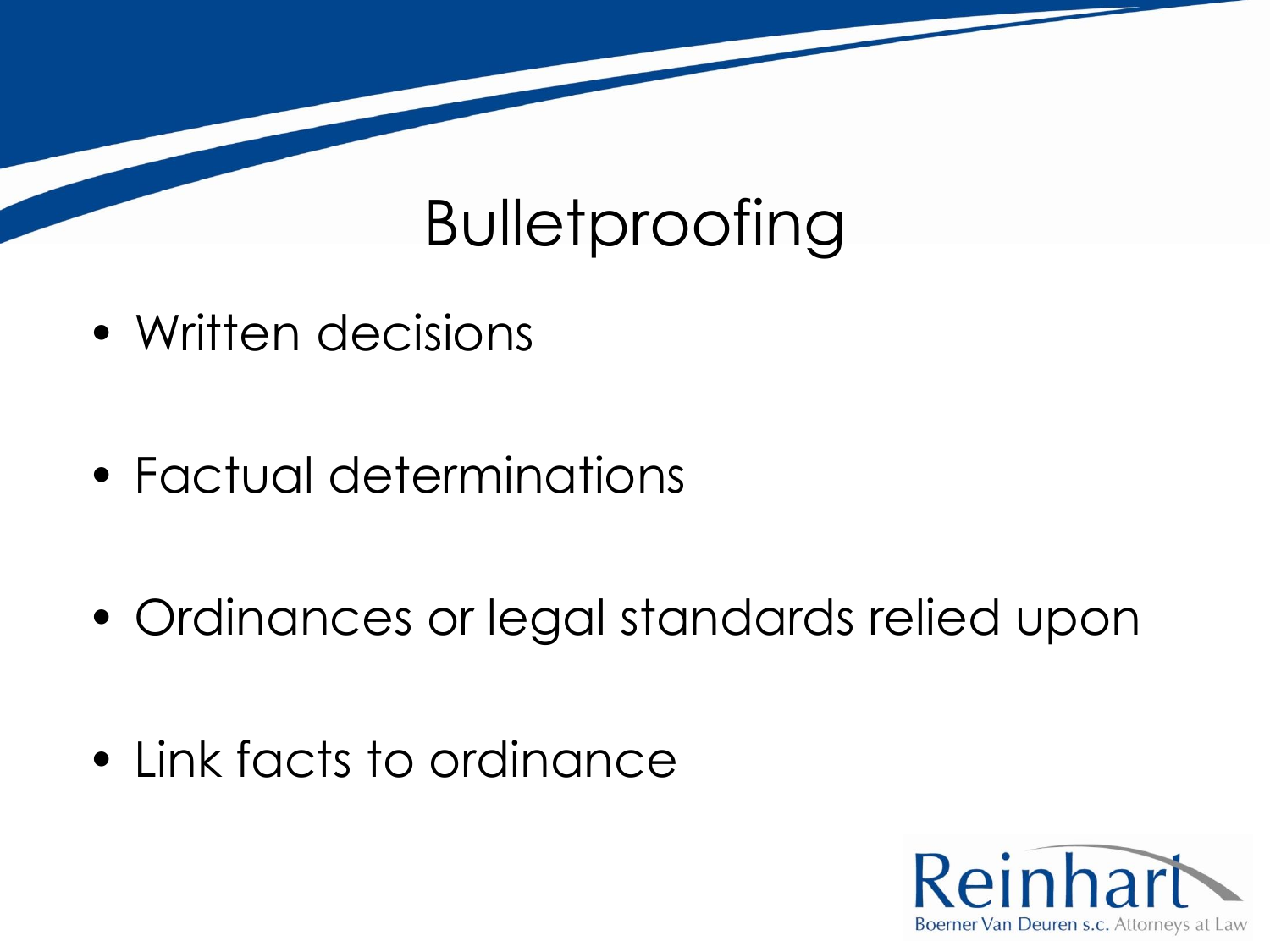#### Bulletproofing Gold Stars

- Consistency
- Respect clear and unambiguous language
- Consistent with local policies
- Rules of Construction

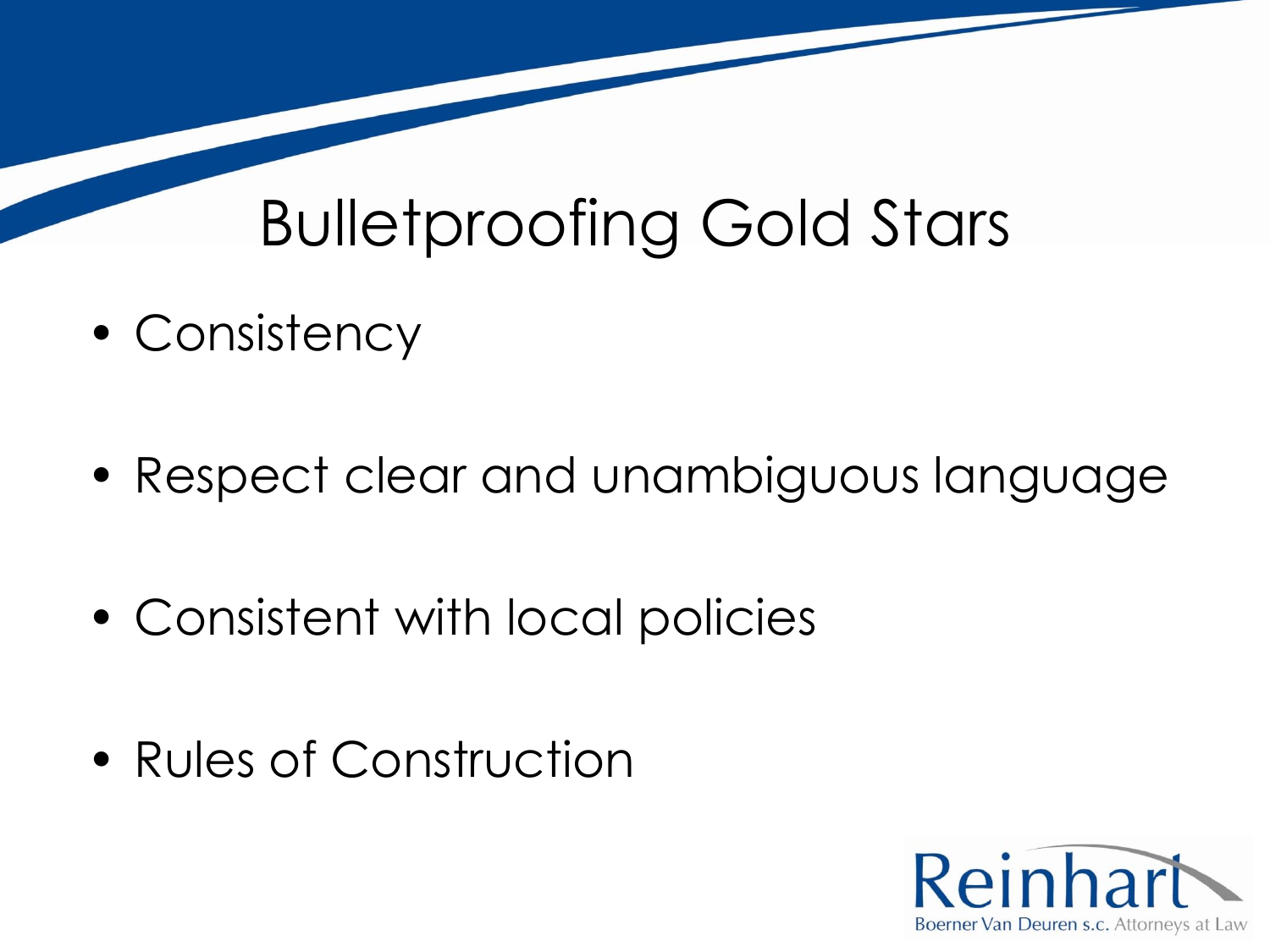#### Bulletproofing No-Nos

- "That's the way we always do it."
- "You know the chairman…"
- "Remember when he…"
- "We have a precedent…"

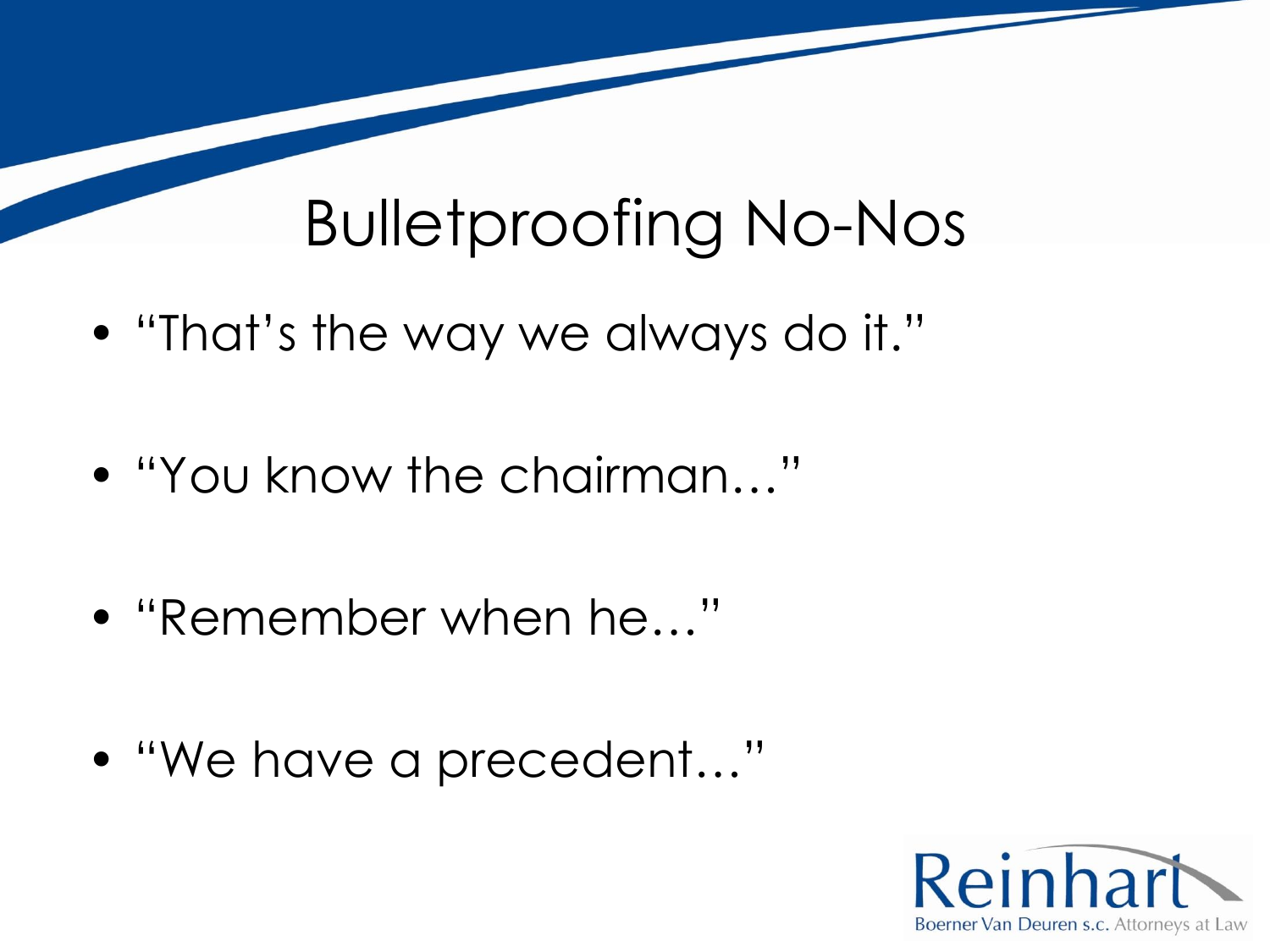- February 4, 2015
- Court of Appeals District 2
- Ozaukee County Case

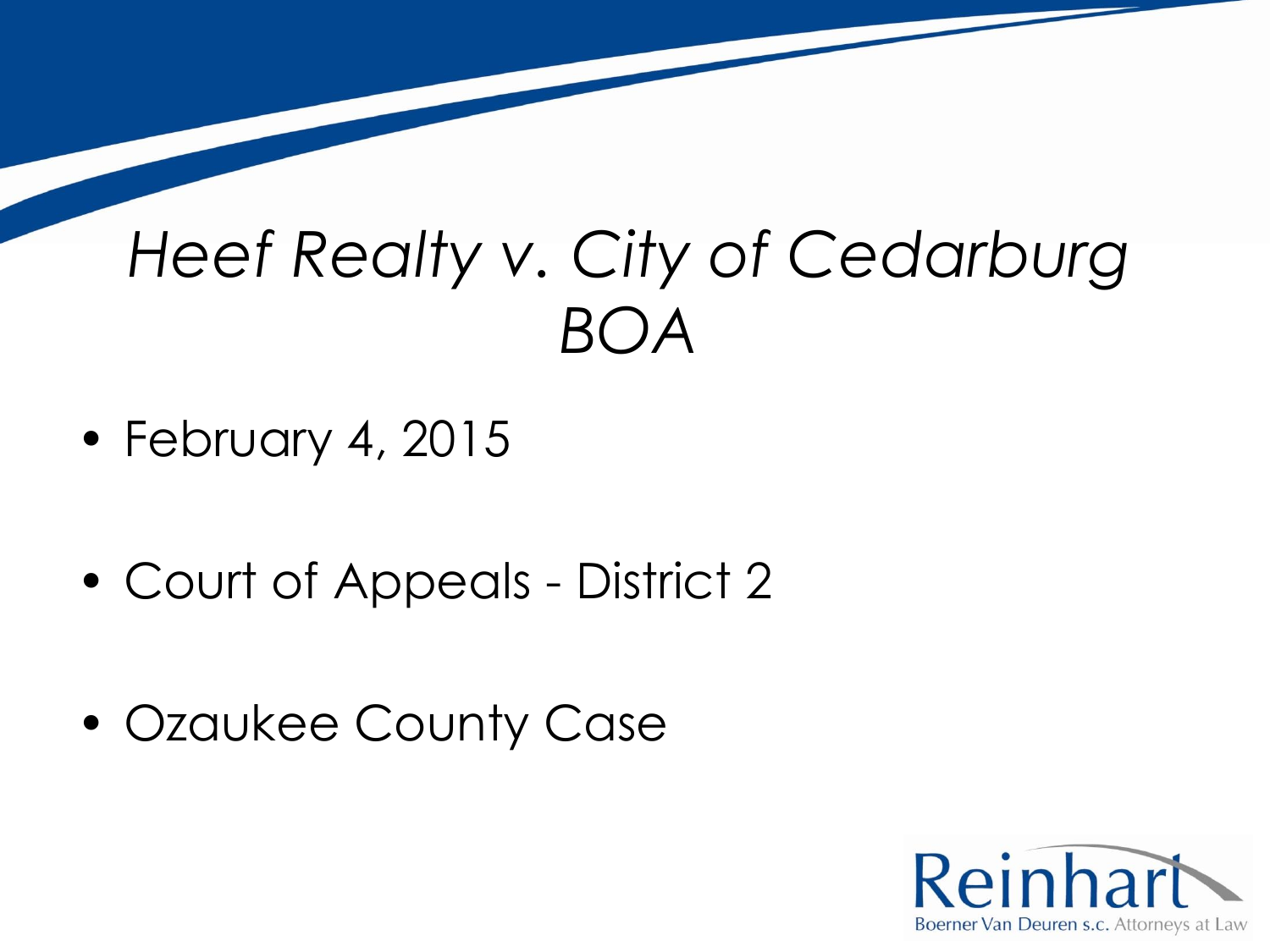- Short-term rental of homes in single family district
- Permitted Uses – Single-family dwellings

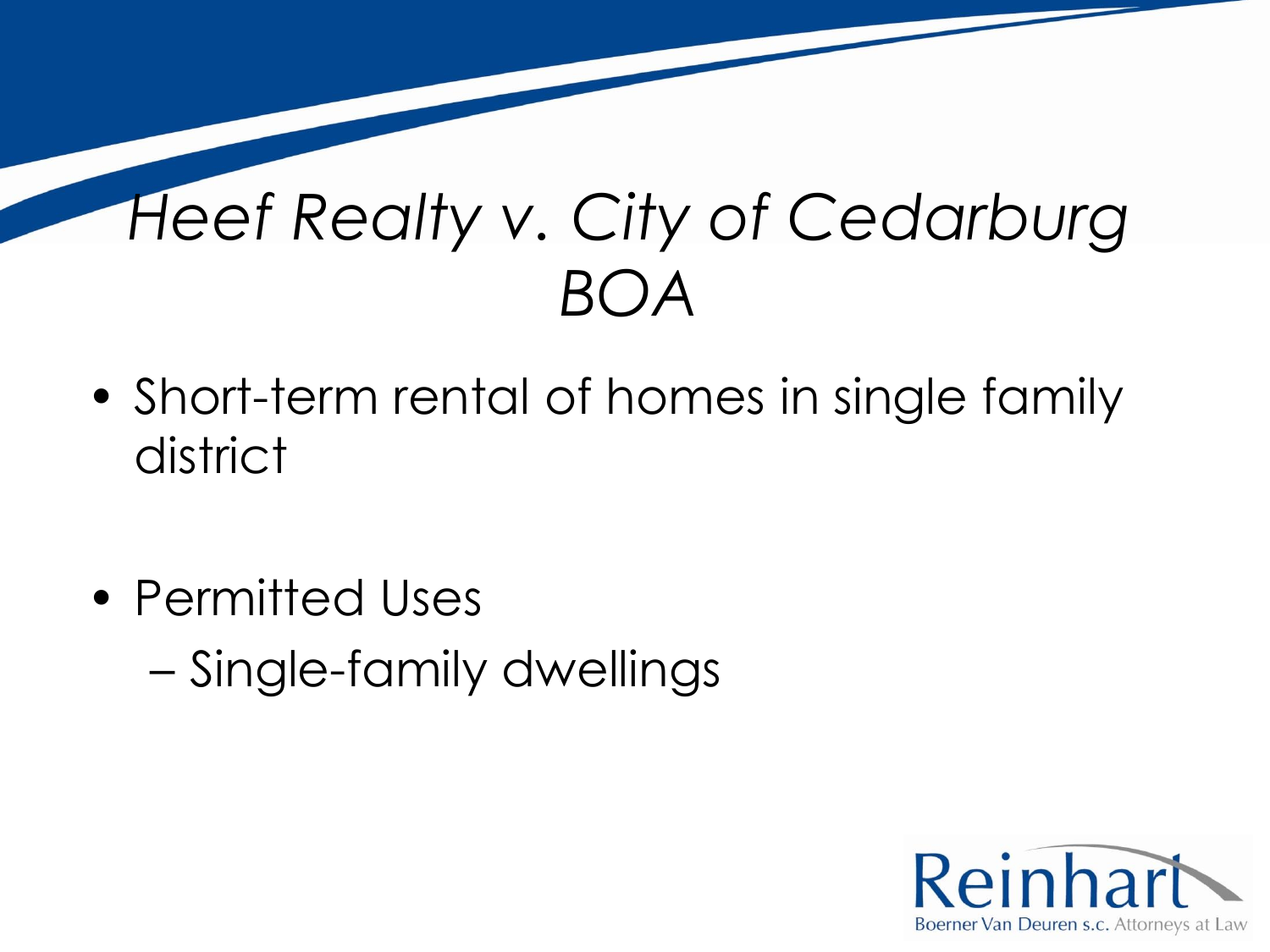- Dwelling
	- any building or portion thereof designed or used exclusively as a residence and having cooking facilities, but not including boarding or lodging houses, motels, hotels, tents, cabins, or mobile homes.

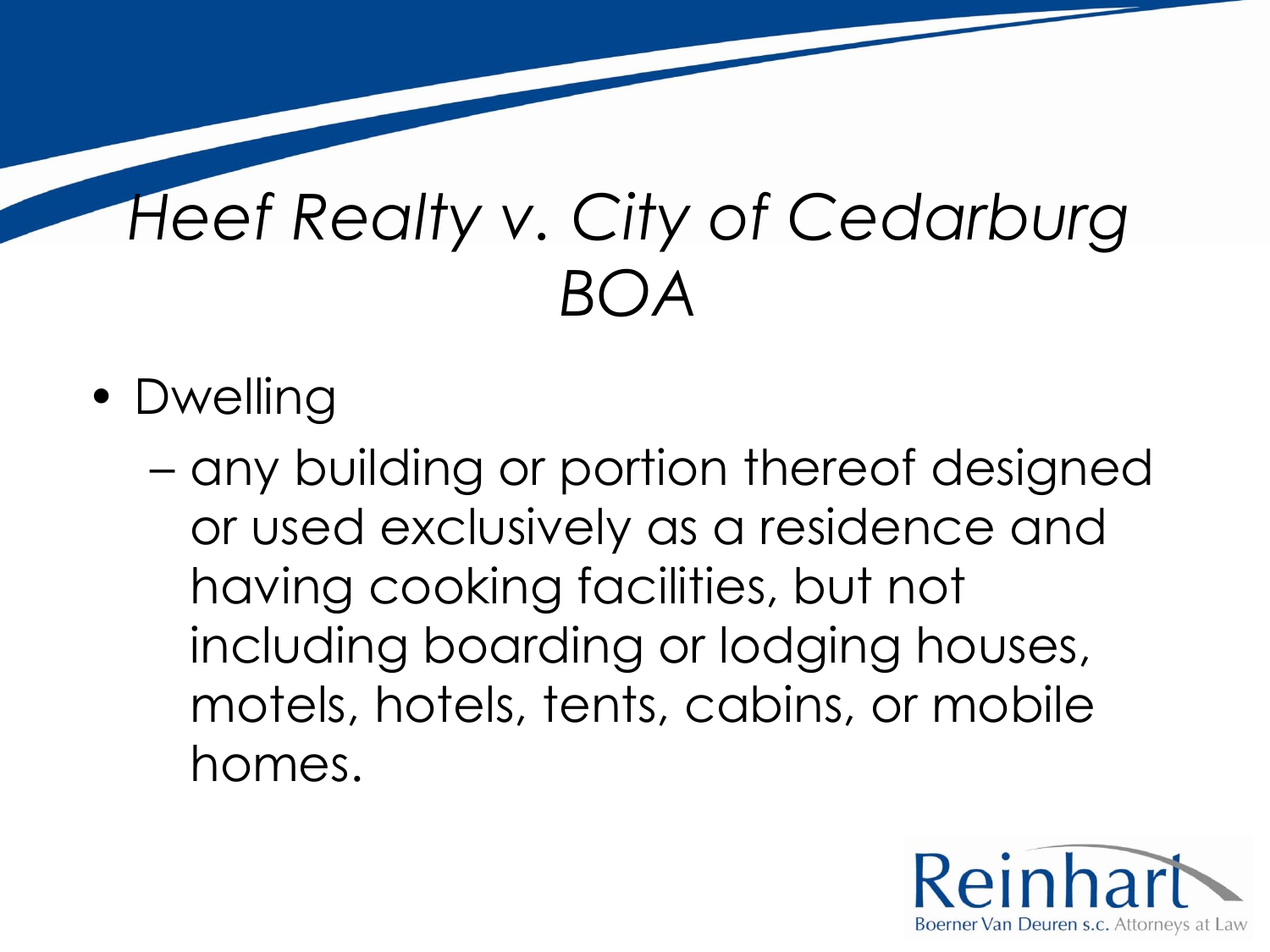- Board of Appeals
	- "Single Family" means occupant's established residence.
	- Differentiate between "Residential" and "Transient".
	- Look to voting requirements.

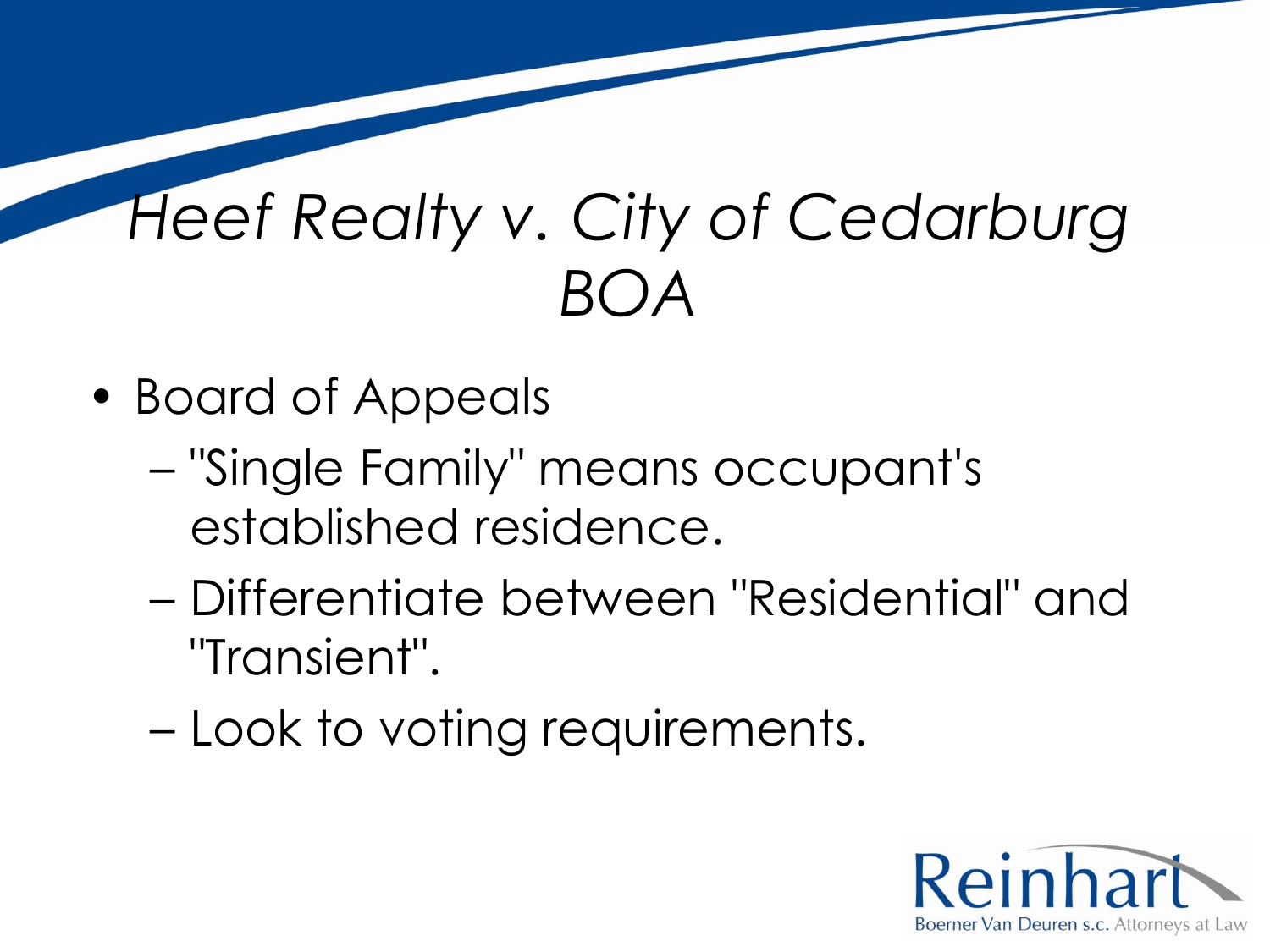- Owner:
	- Long term rentals are allowed.
	- Ordinance does not have any time restrictions.

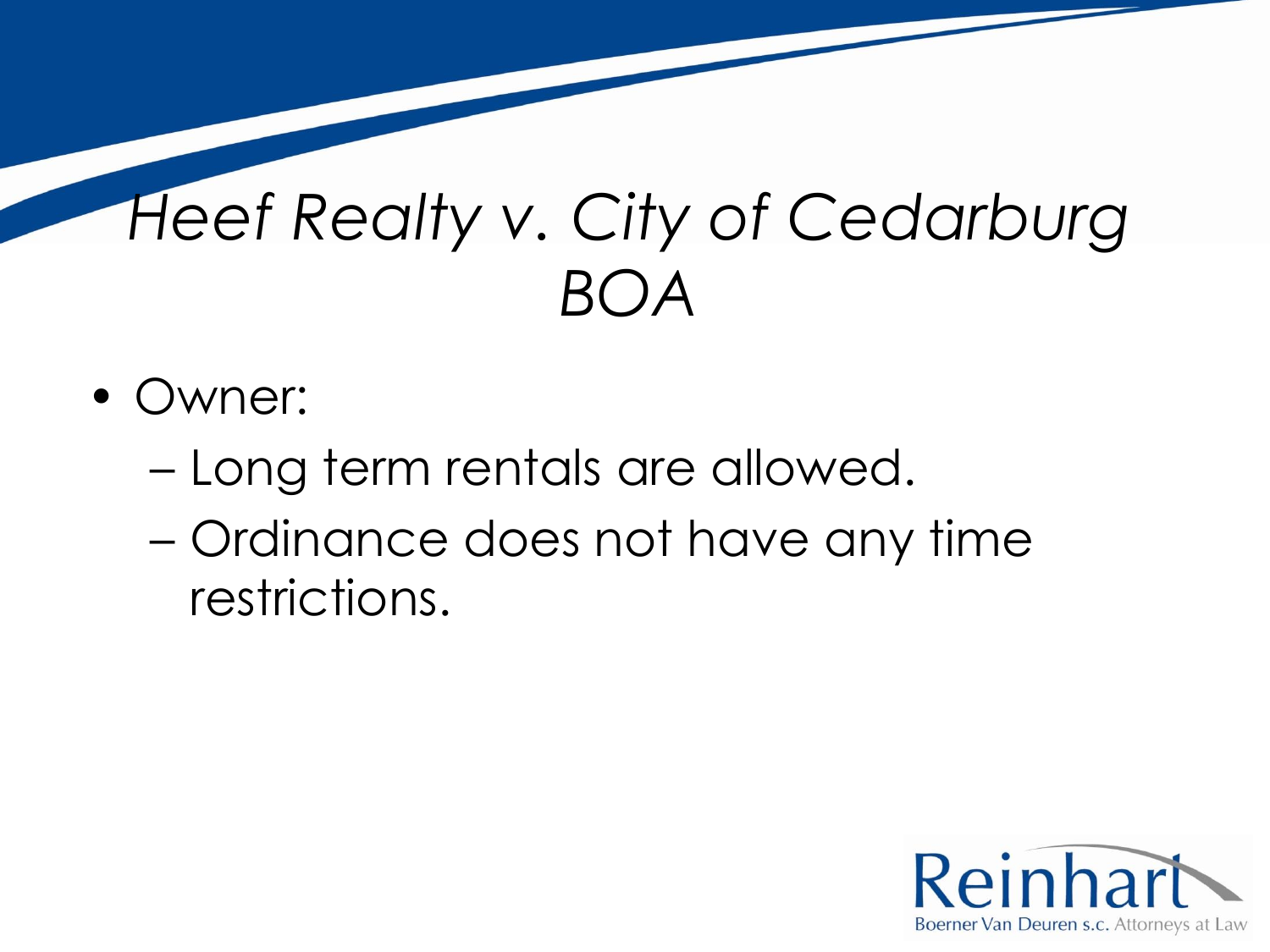- Court:
	- Zoning ordinances are in derogation of the common law
	- Construe ordinances in favor of the free use of property
	- Any restriction on free use must be clear and unambiguous

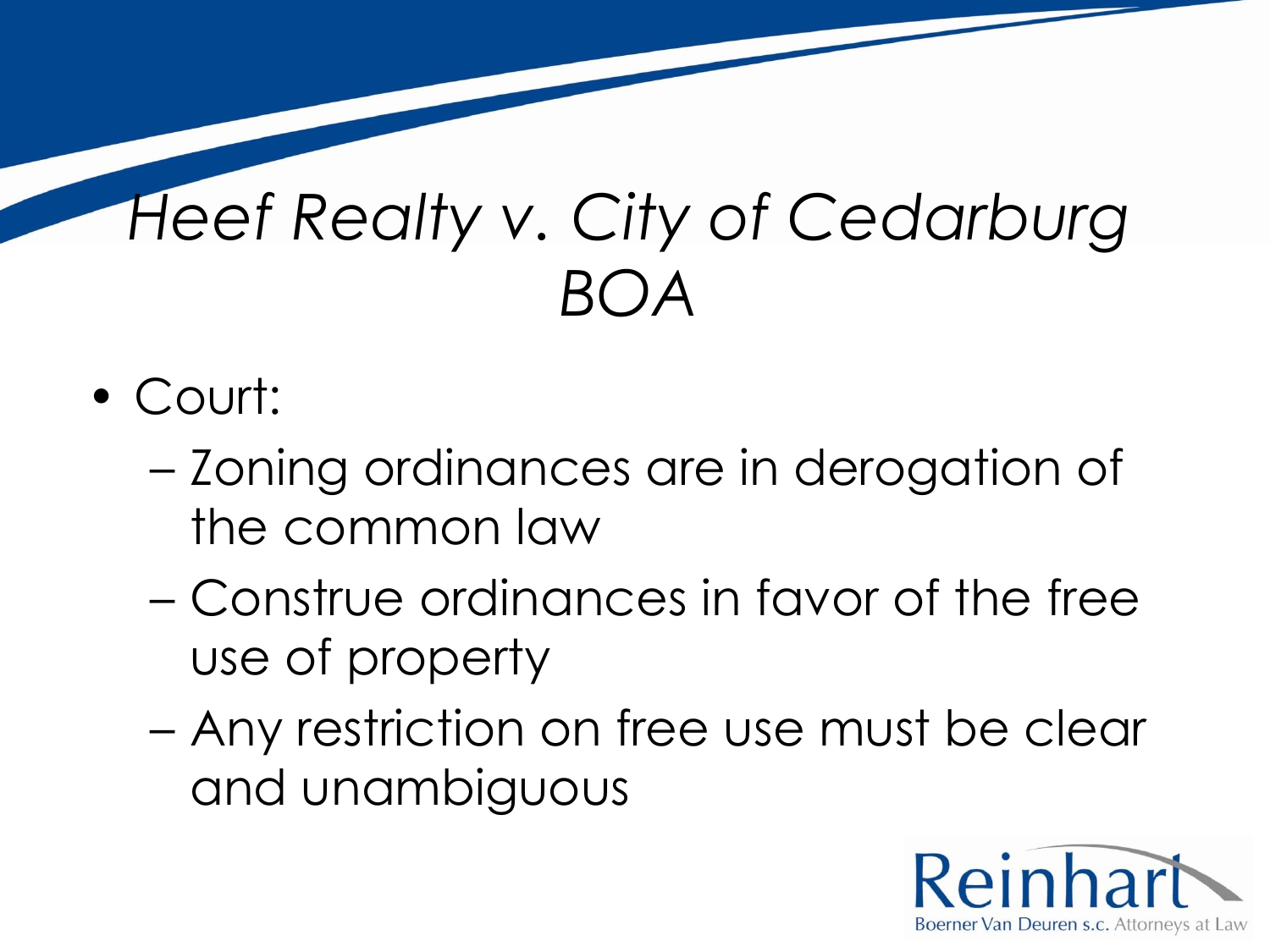- *Harding* case
	- Time share
	- One property, thirteen families, 4 weeks per year
	- One, single family staying at a time

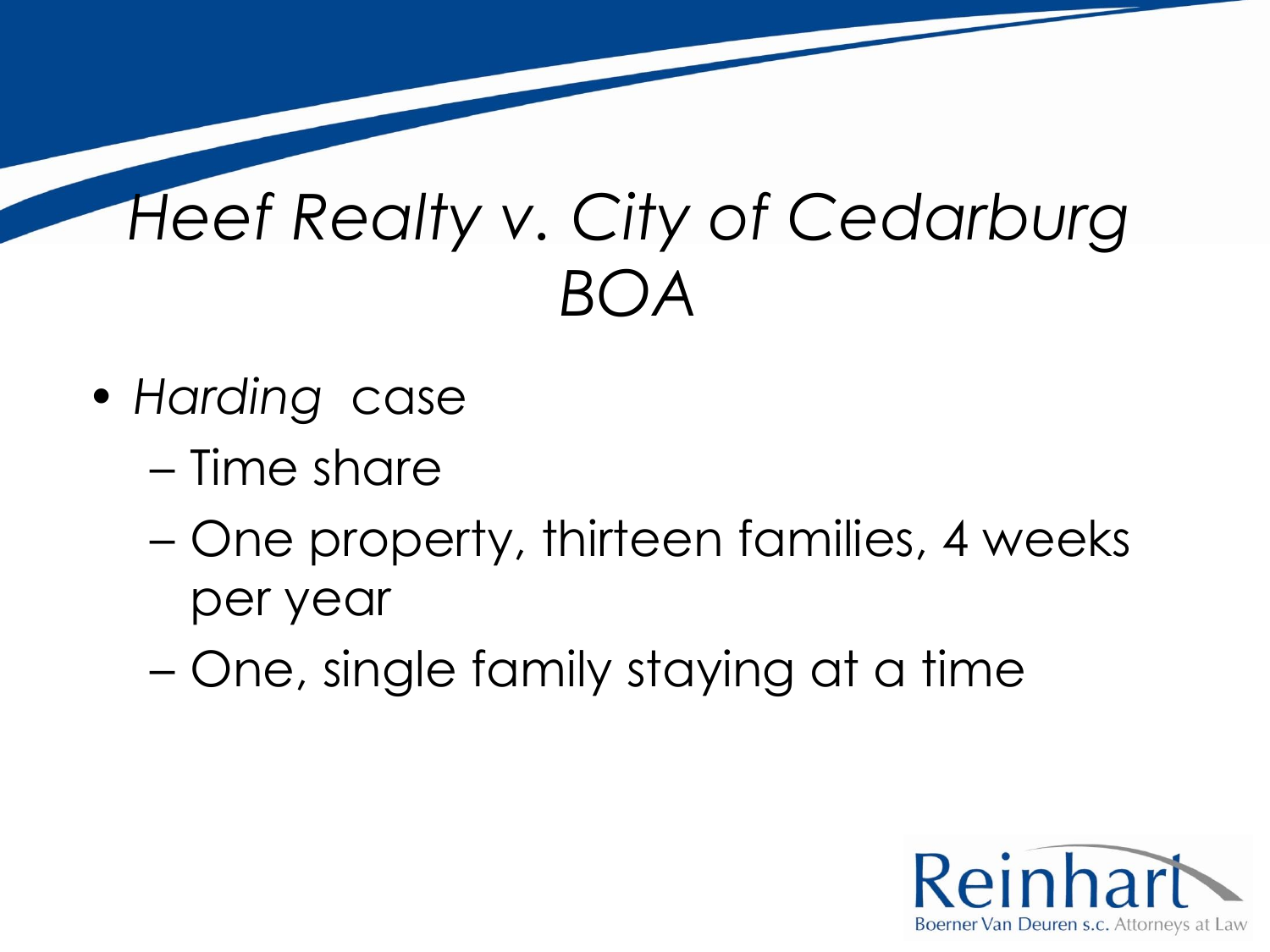- Ordinance does not require occupancy over a specified period of time.
- Look to the language of the ordinance: it is about the use of the property, not the duration of the use.
- Zoning Board cannot arbitrarily impose a time/occupancy restriction not adopted democratically by the city.

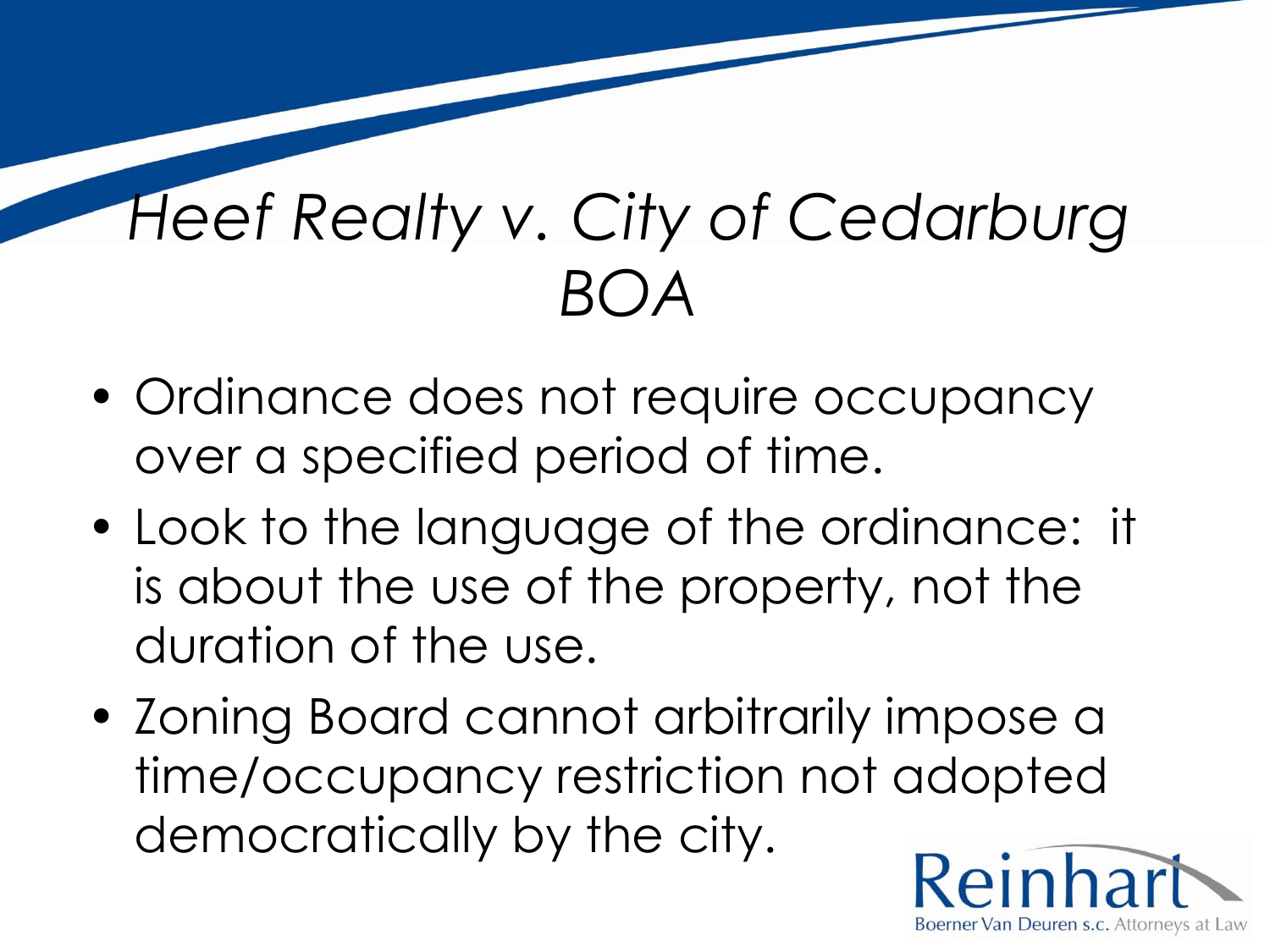So,

#### when does occupancy of a single family residence become lodging?

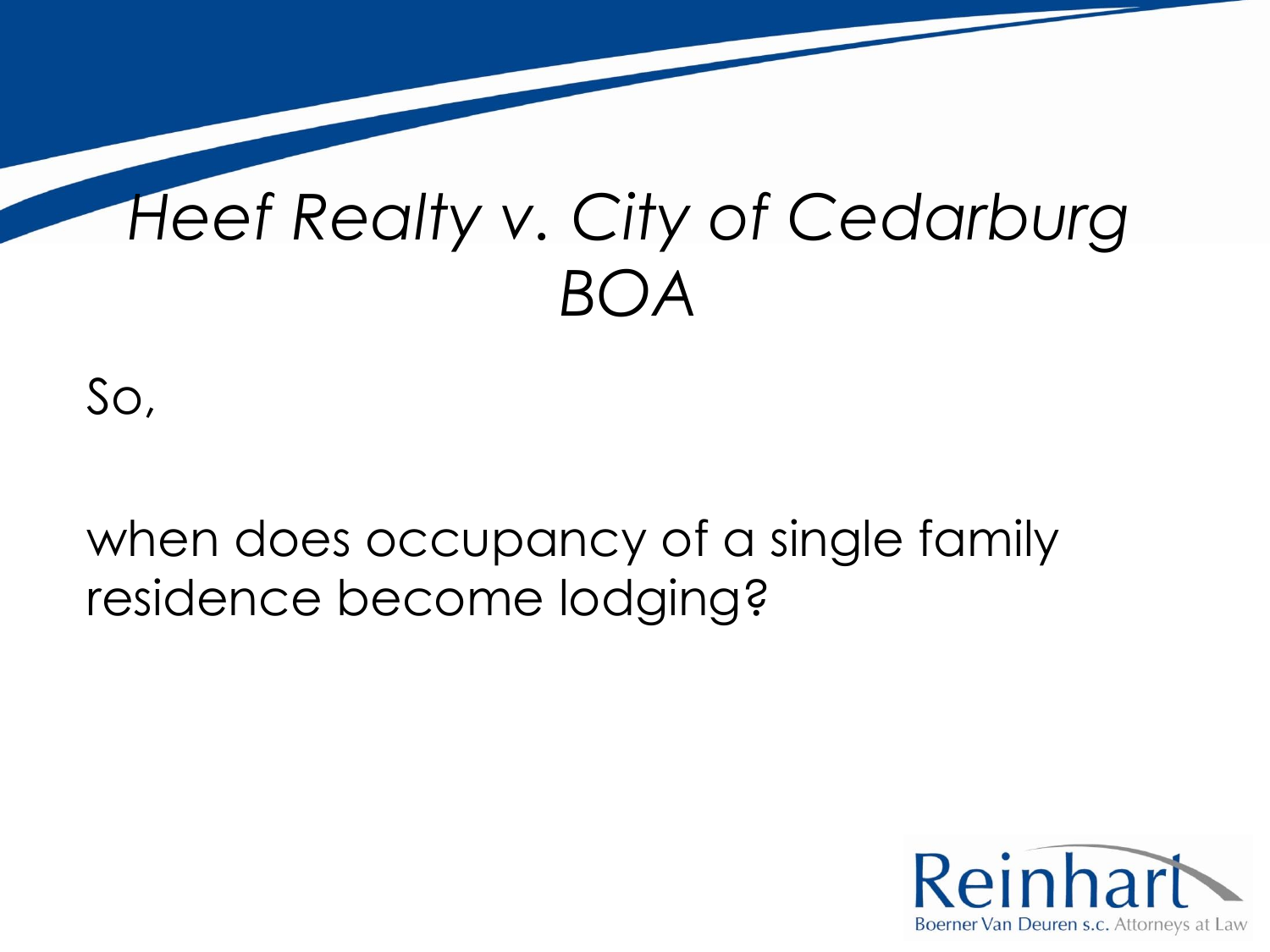- December 23, 2014
- Court of Appeals District 3
- St. Croix County Case

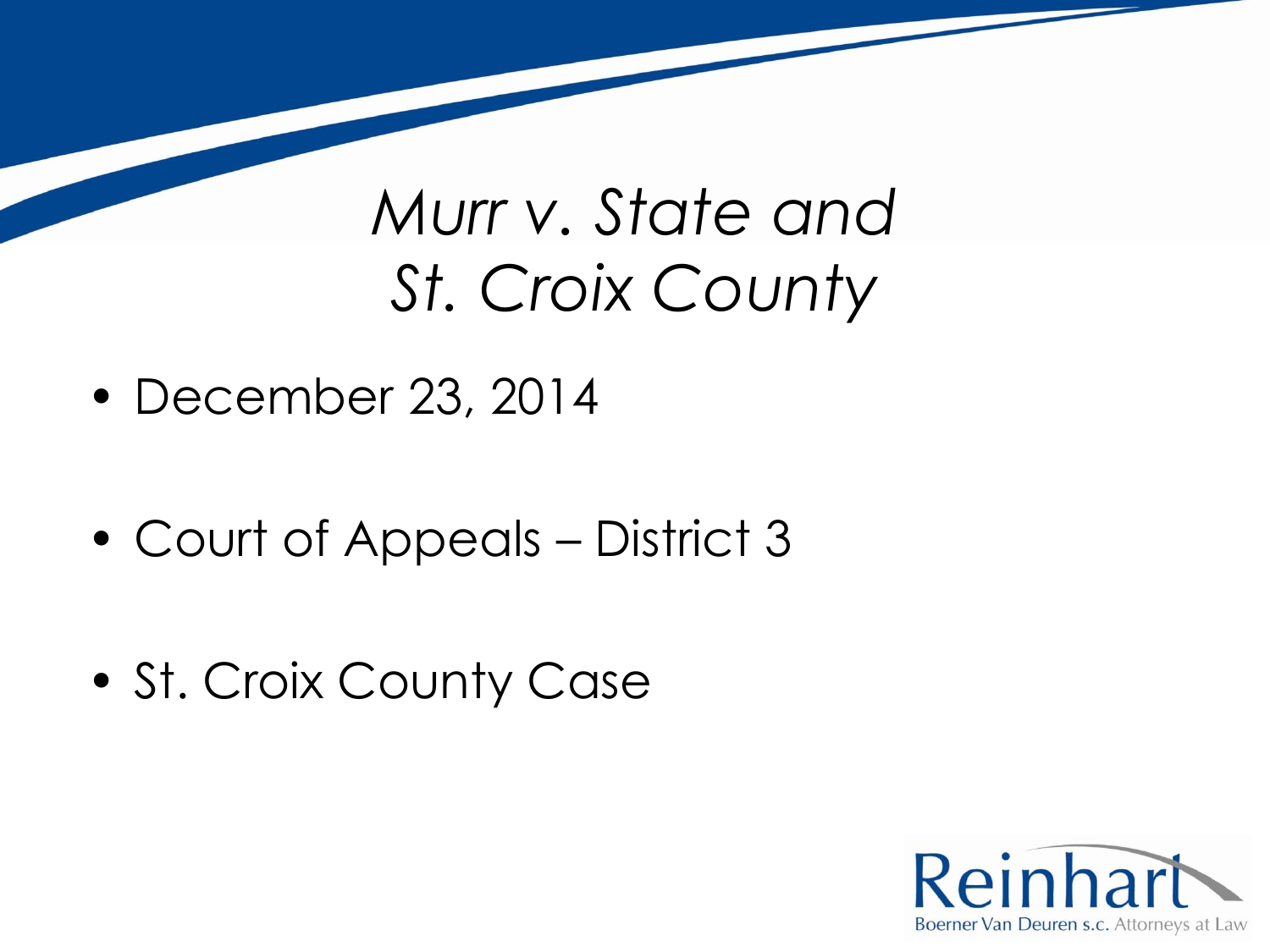- Regulatory merger of two adjacent, riparian lots
- Lot F 1960 Cabin near river. Title held by Murr's plumbing company
- Lot E 1963 Vacant lot.

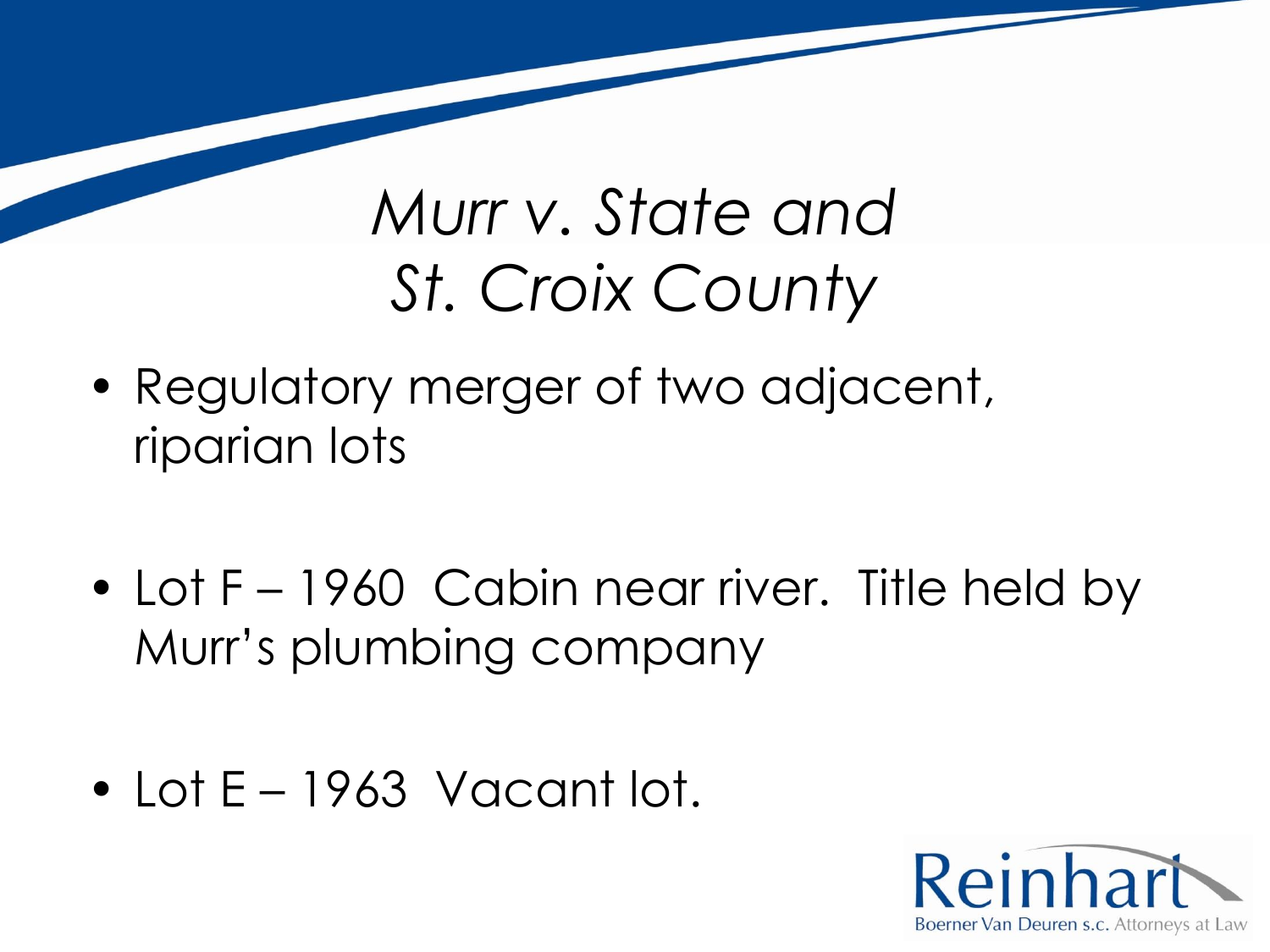- Lots bisected by 130-foot bluff
- Level at top and at river
- Combined, .98 acres of net project area

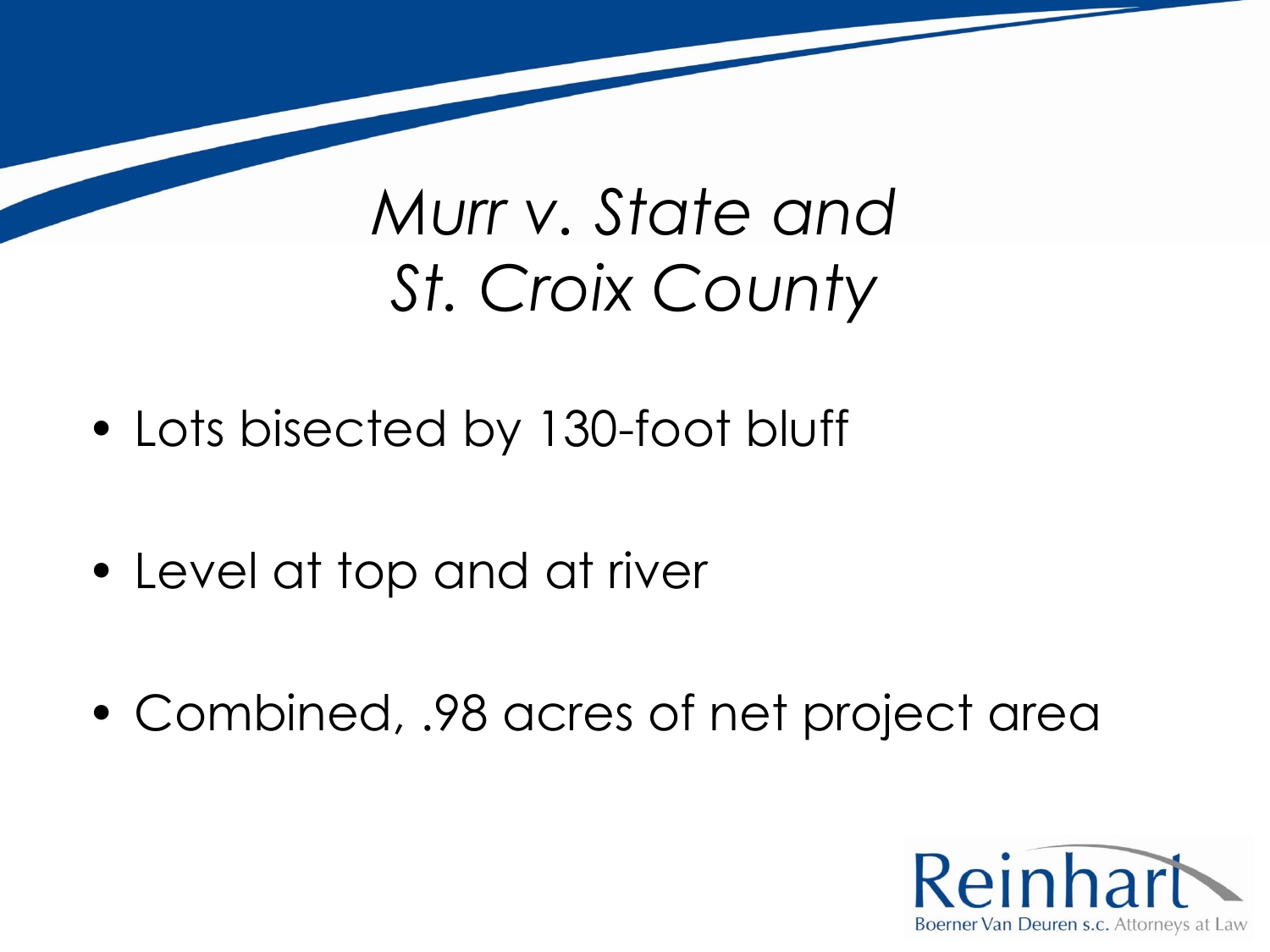- Lots transferred from parents to kids
- Lot F in 1994
- Lot E in 1995
- Lots in common ownership following 1995 Reinhart transfer

Boerner Van Deuren s.c. Attorneys at Law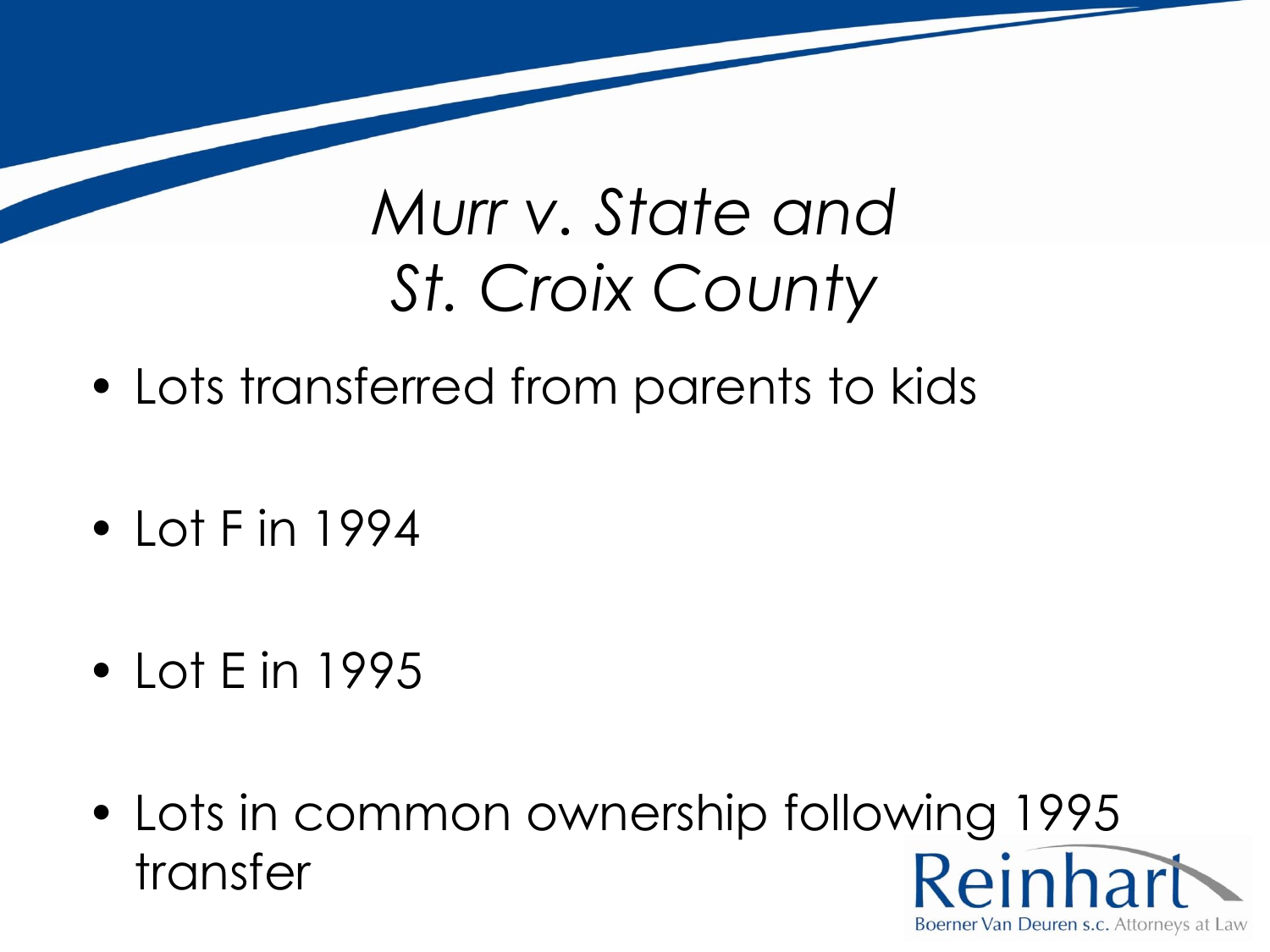- Ordinance based upon NR 118 prohibits conveyance of abutting substandard lots held in common ownership.
- In prior case, Murr was denied a variance to flood proof cabin and sell Lot E separately.

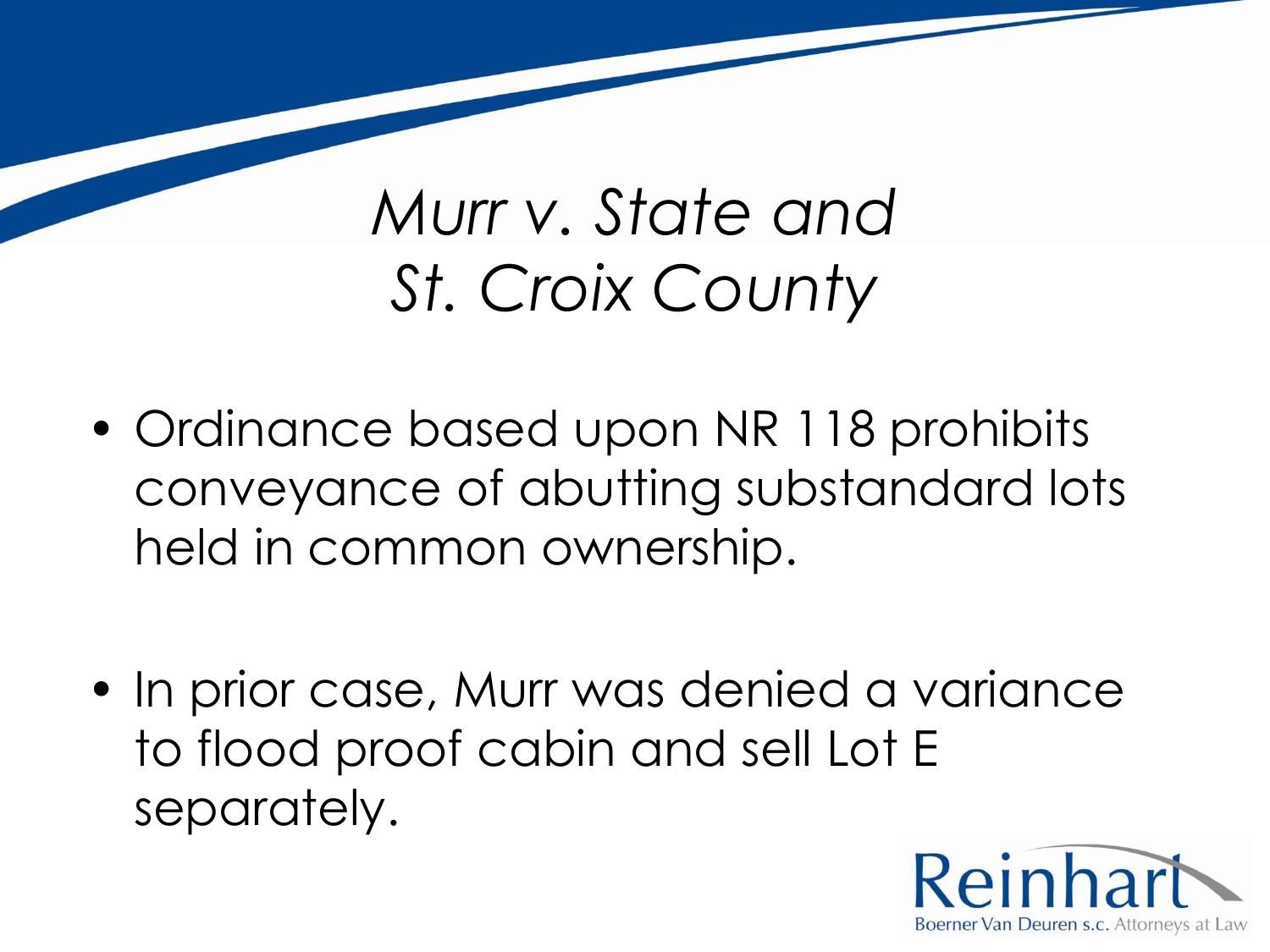- This case seeks compensation for inverse condemnation or a regulatory taking.
- Murr argues that the ordinance deprives them of all, or practically all of the use of Lot E because it cannot be sold separately.

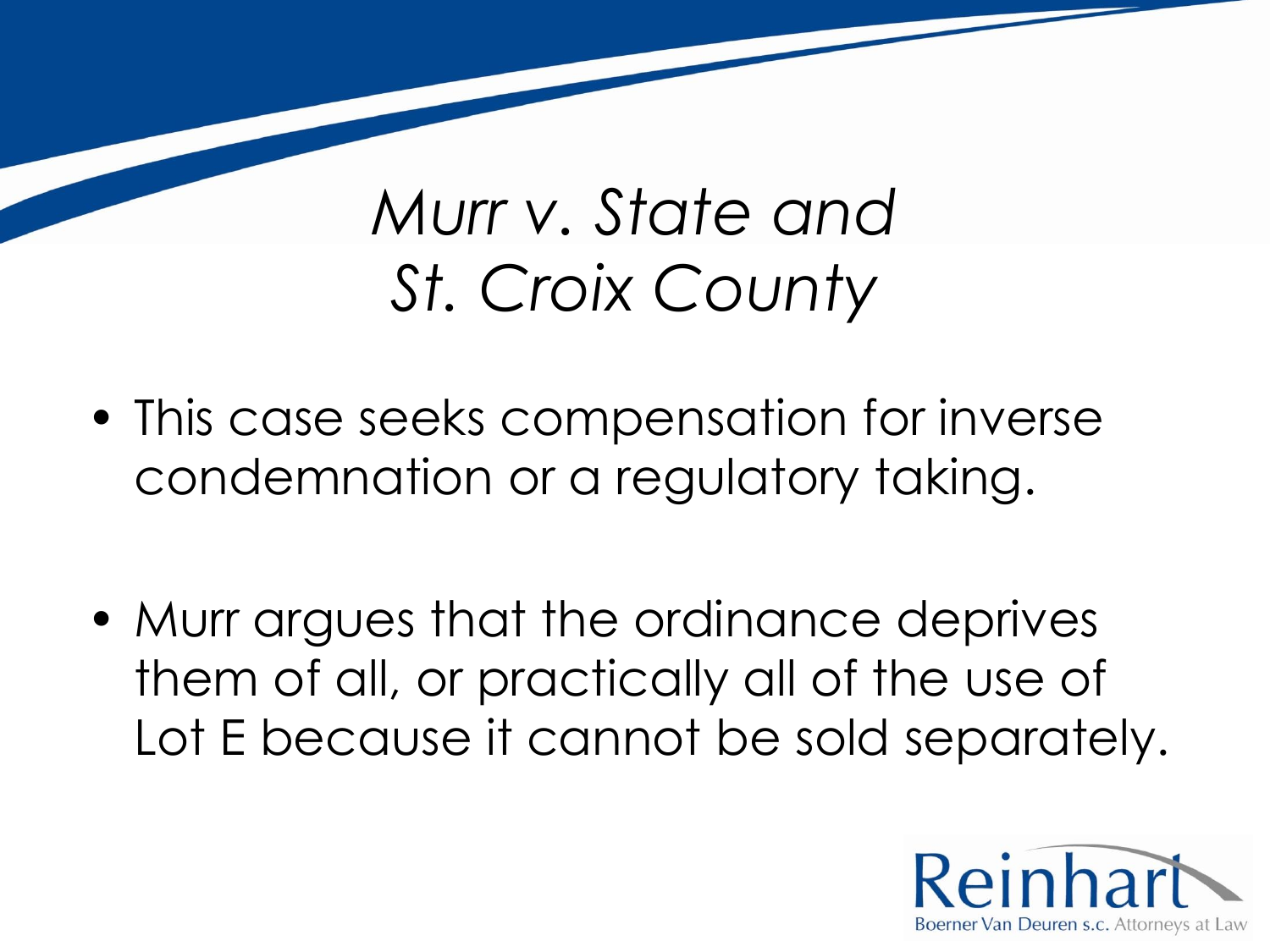- Taking is not just physical occupation.
- A taking can also occur if the gov't enacts a regulation that is so onerous that its effect is tantamount to a direct appropriation.

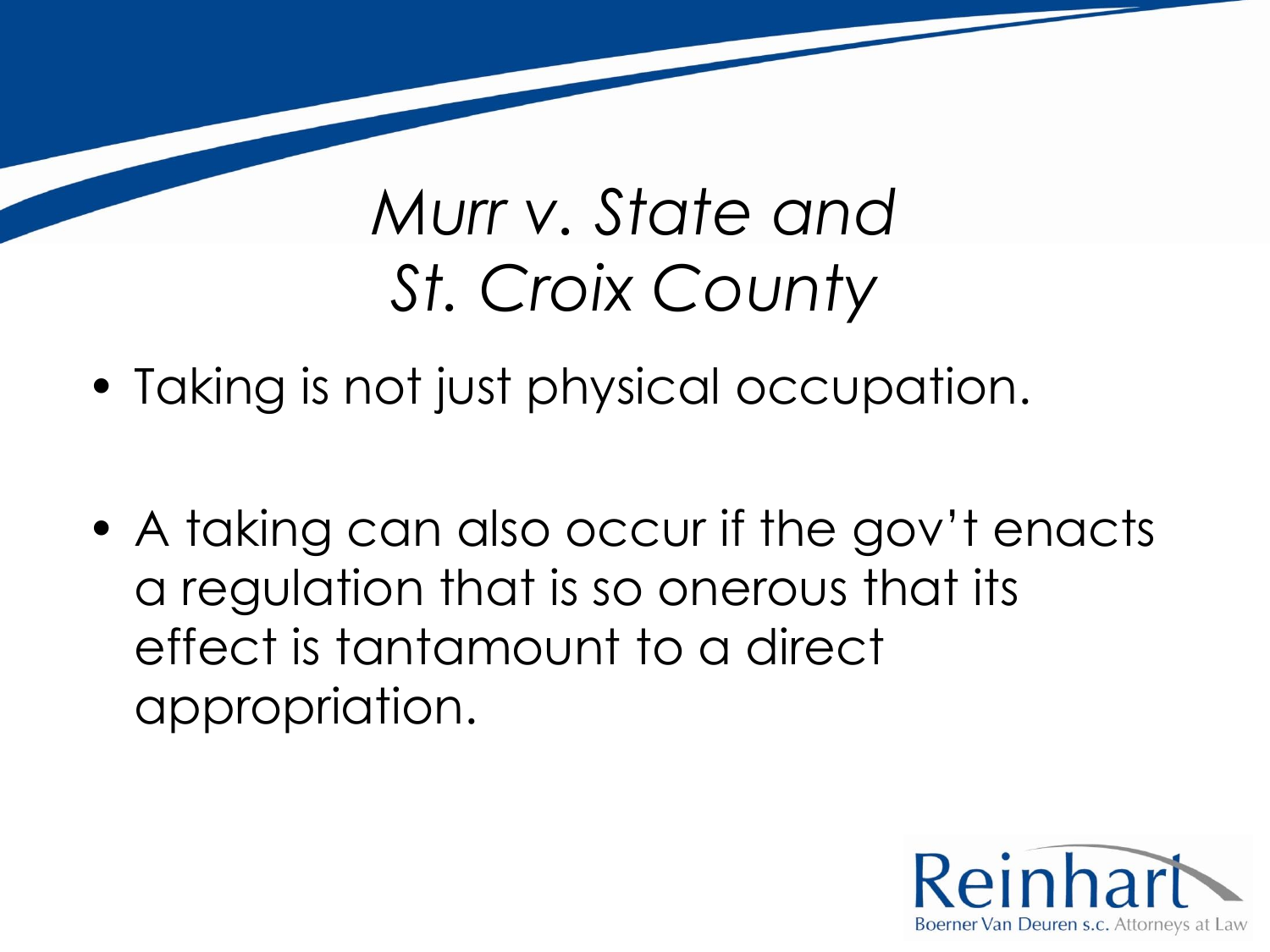- MURR: Lot E serves no purpose and has no use because it cannot be sold.
- COURT: Don't segment property, look at its value as a whole.

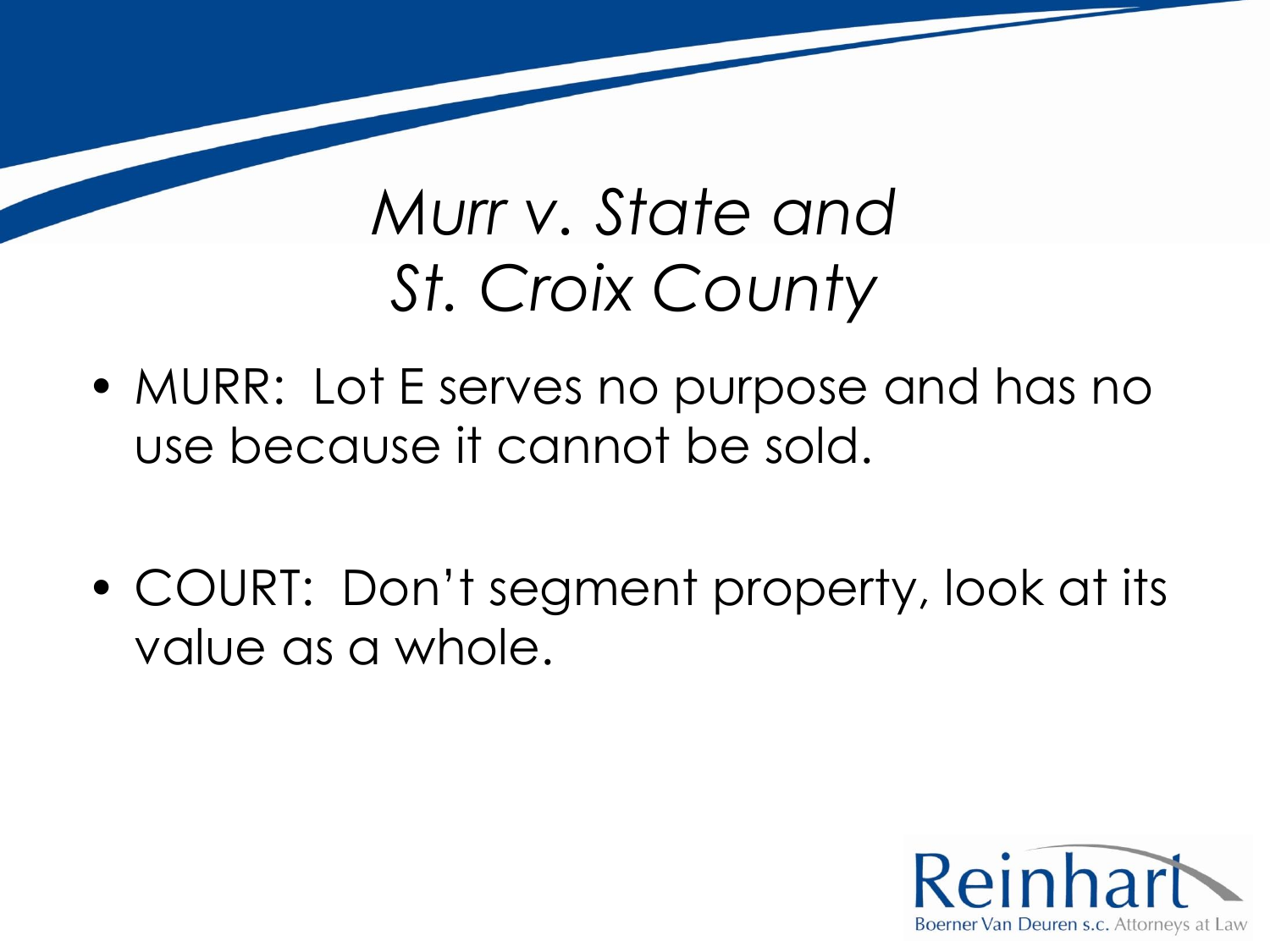• Valuation of whole parcel prevents payment of compensation for every incidental infringement of property rights.

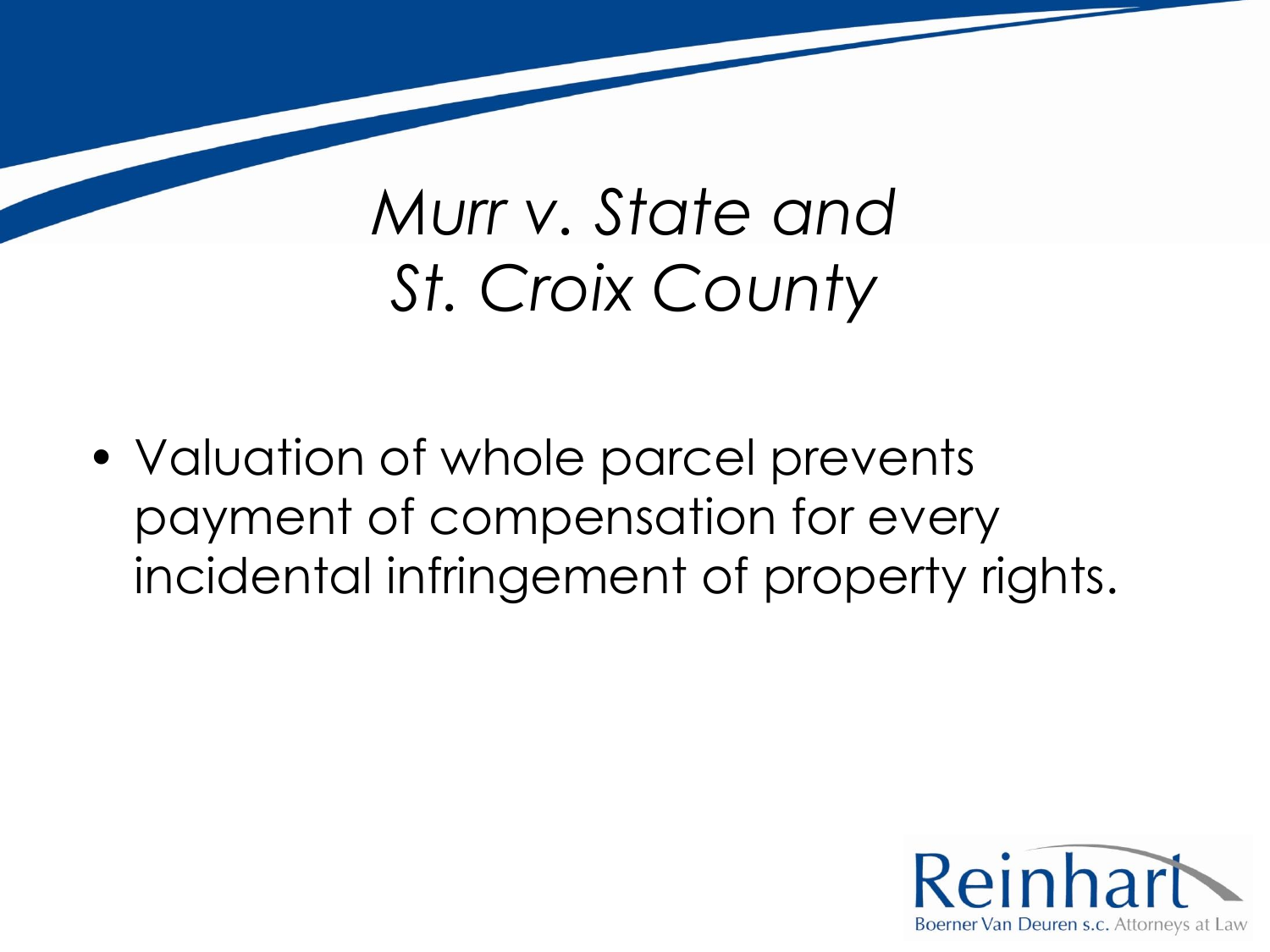- Combined property suffices as a single, buildable lot.
- Could build a year-round residence at top of bluff if the cabin is razed.
- Could build on Lot E, Lot F, or straddle both lots.

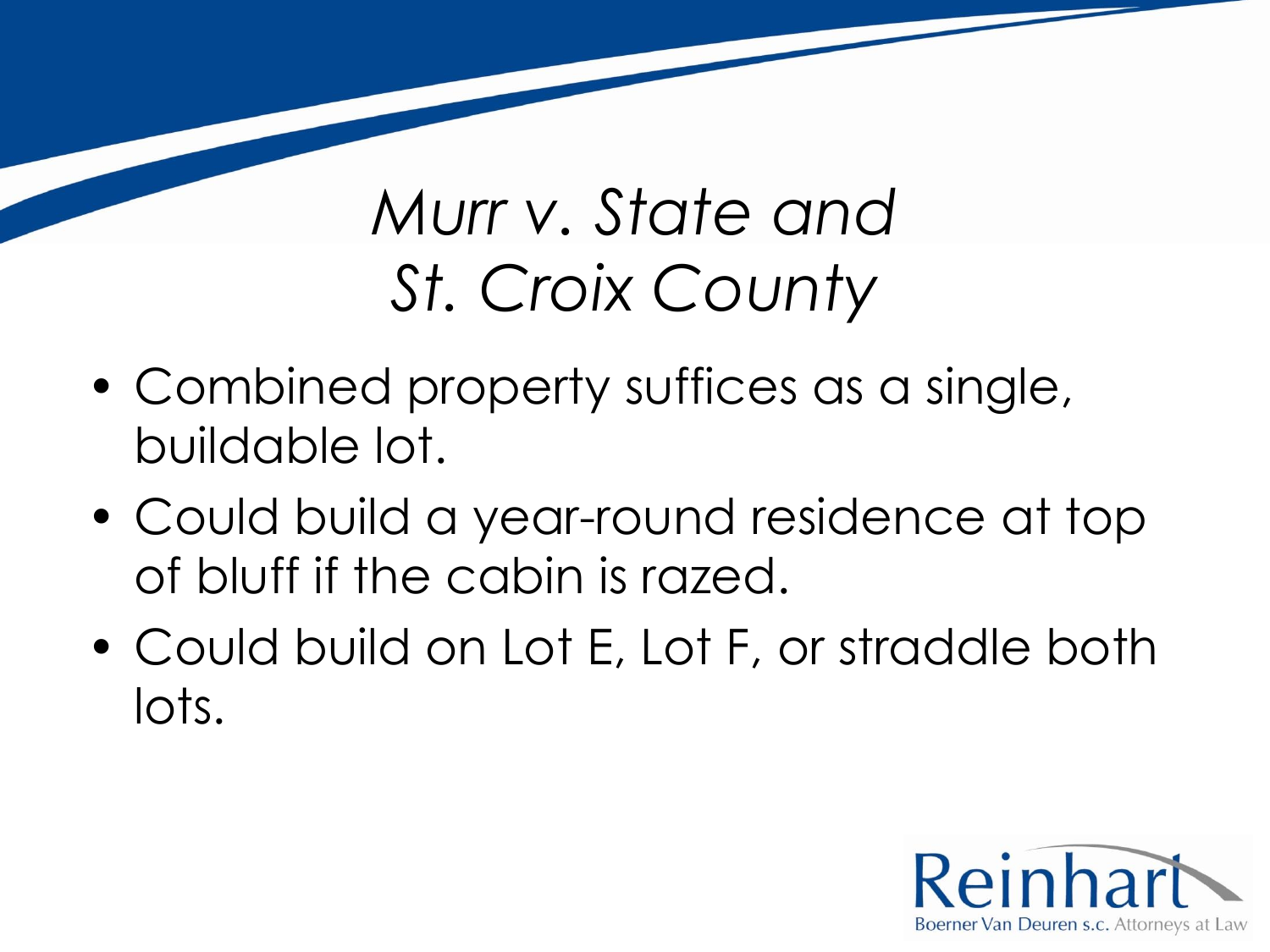- January 14, 2015
- Court of Appeals District 2
- Walworth County Case

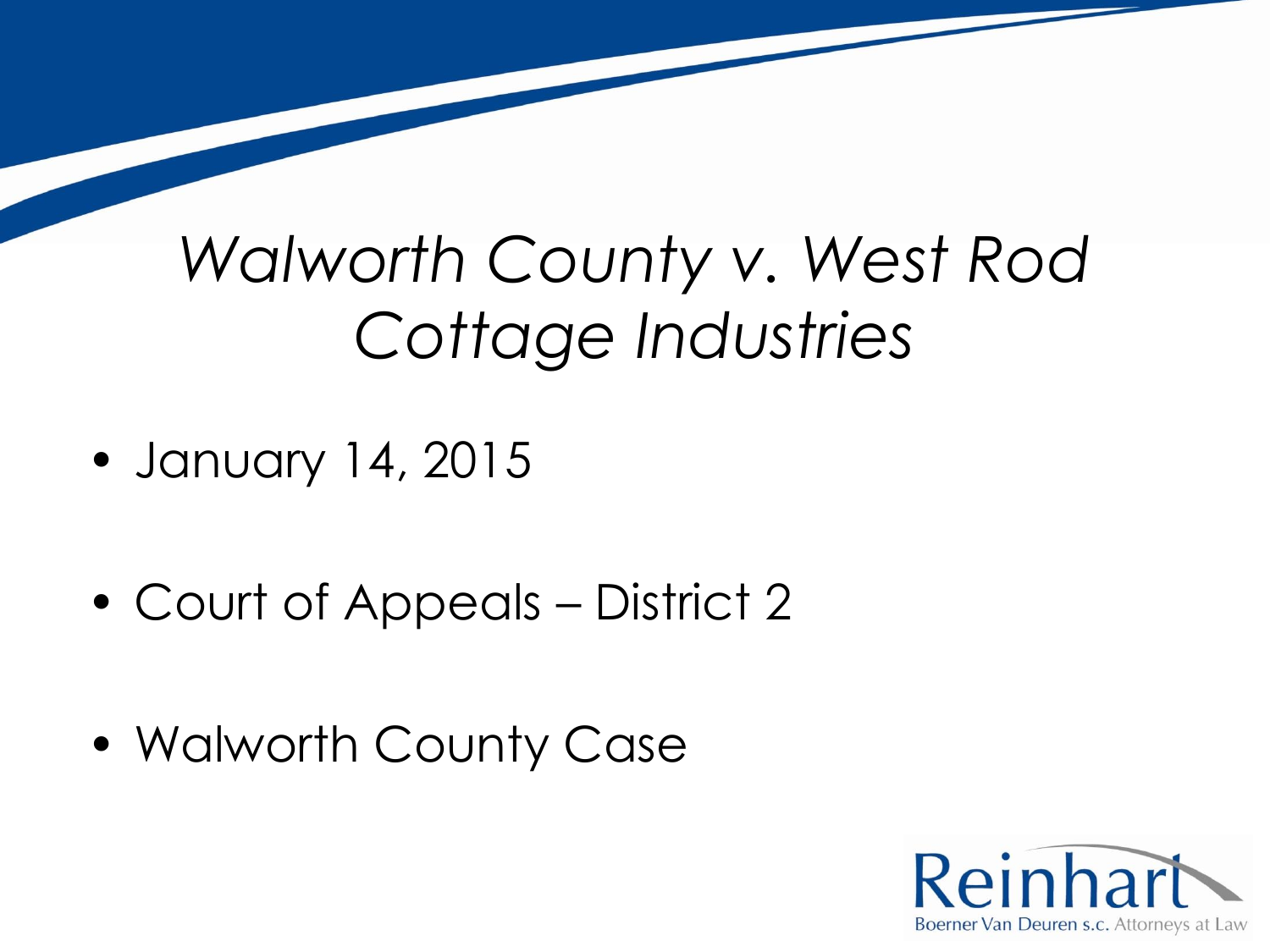- Failure to establish nonconforming use
- Tavern on Lake Beulah
- Boat and slip rental

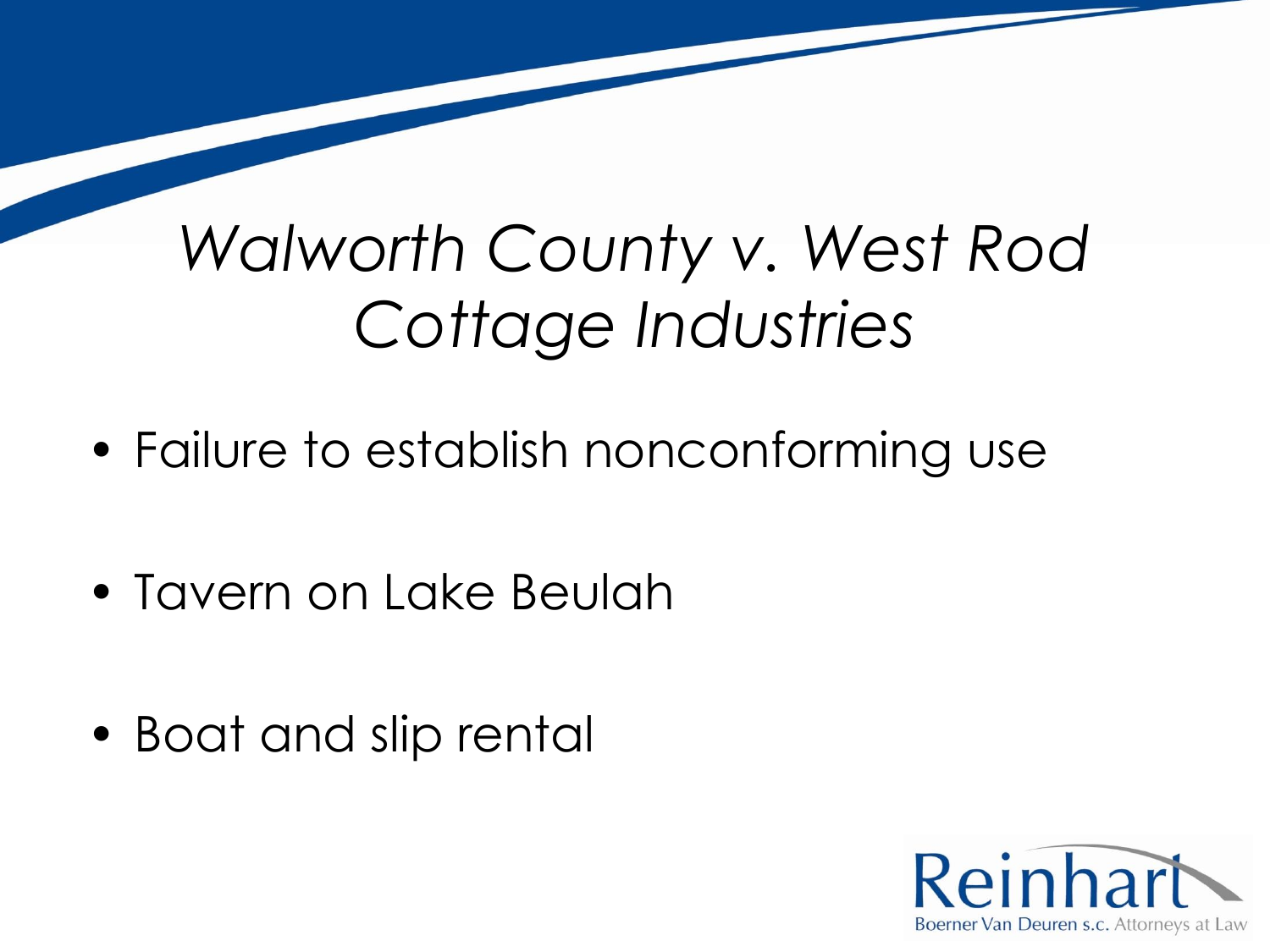- Two parcels divided by road:
	- Tavern parcel adjacent to channel
	- Lake parcel includes cottage, garage and parking lot
	- Both lots have mooring areas

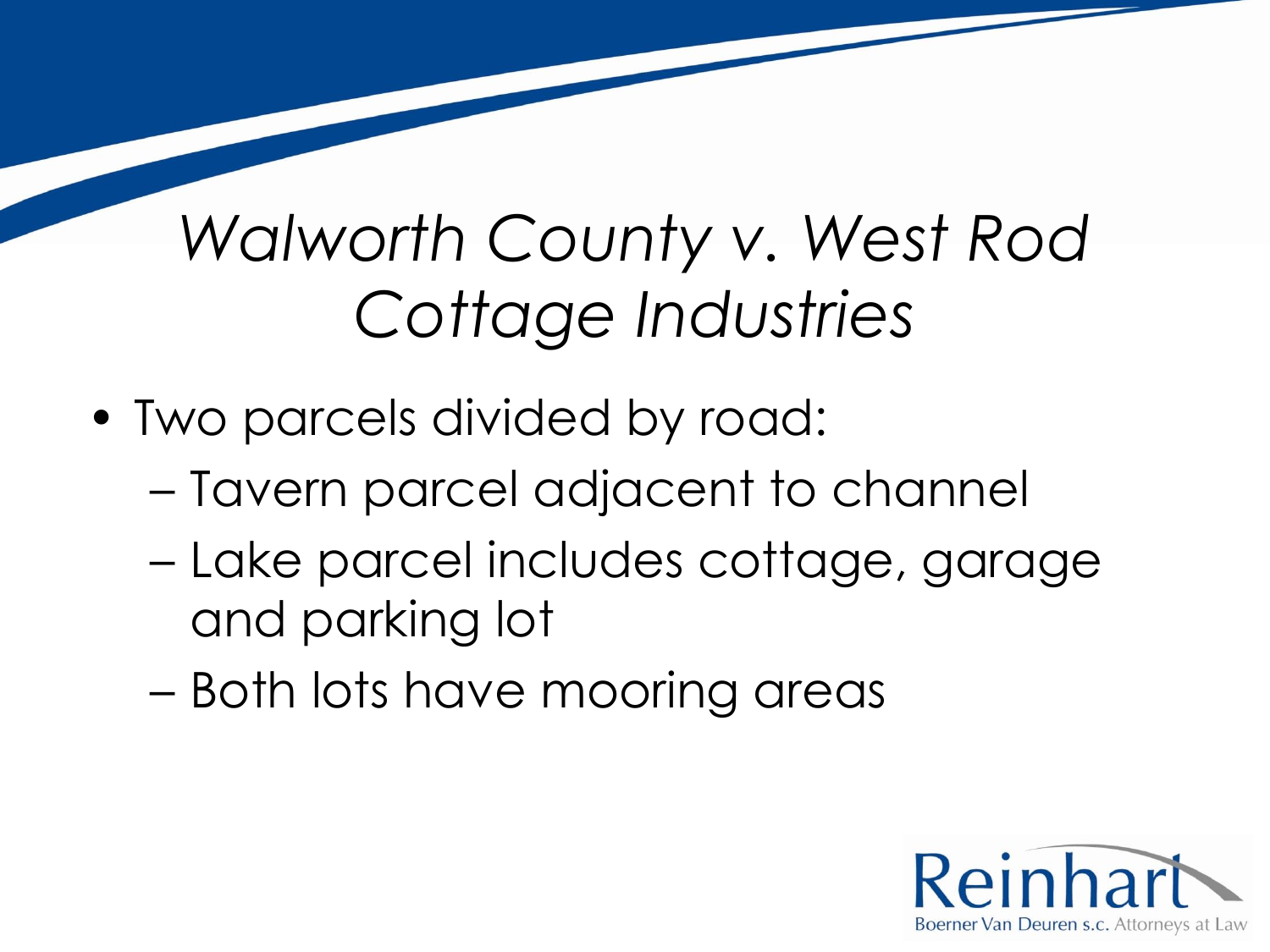- 1971 Shoreland Zoning Ordinance
- Tavern parcel = B-3 Waterfront business district. Boat rentals and boat liveries of ten or fewer boats permitted.
- Lake parcel = C-4 Lowland resource conservation district. Marinas not permitted.

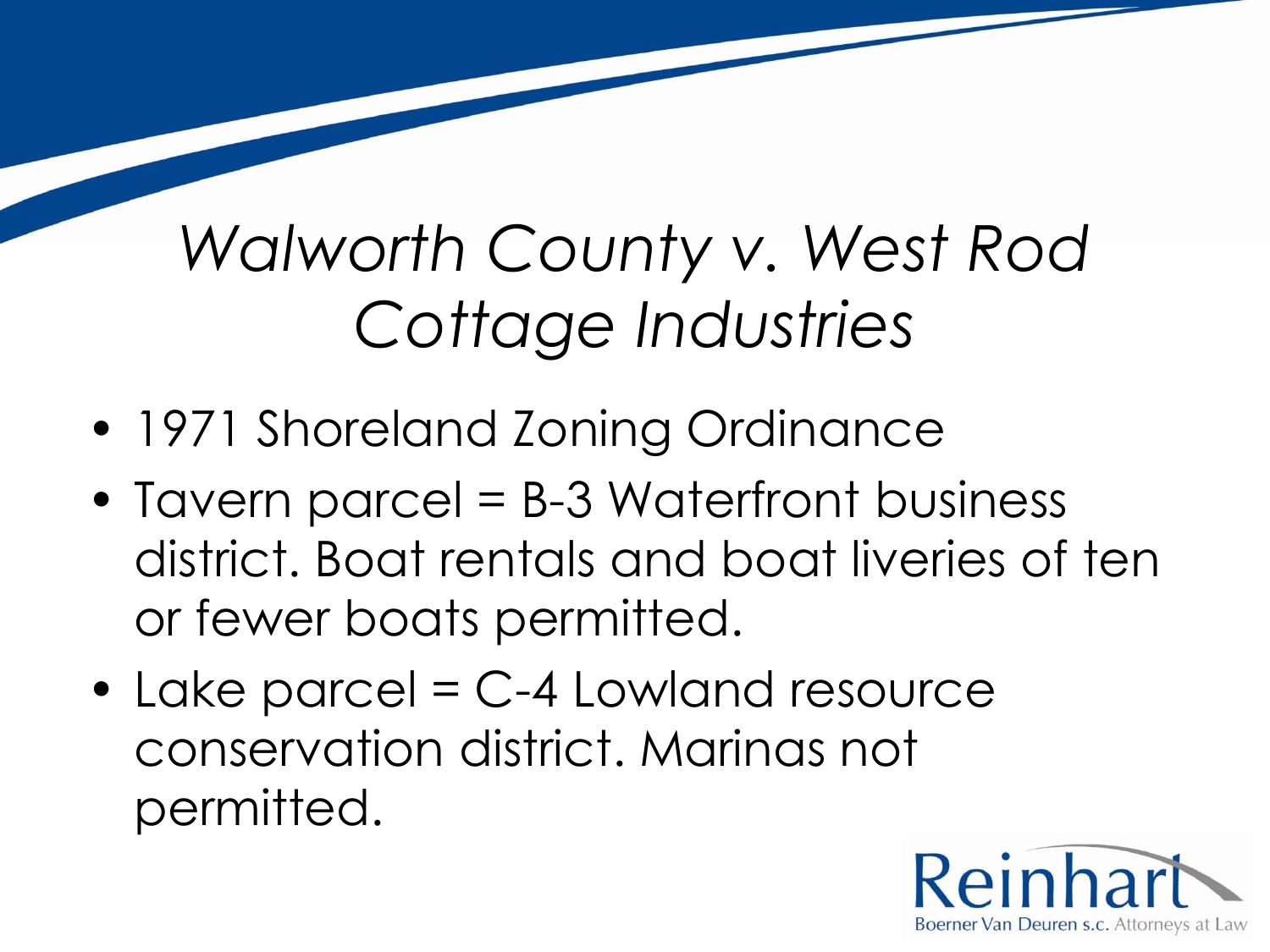2012 – Citation issued for operating boat marina/access site on lake parcel (C-4)

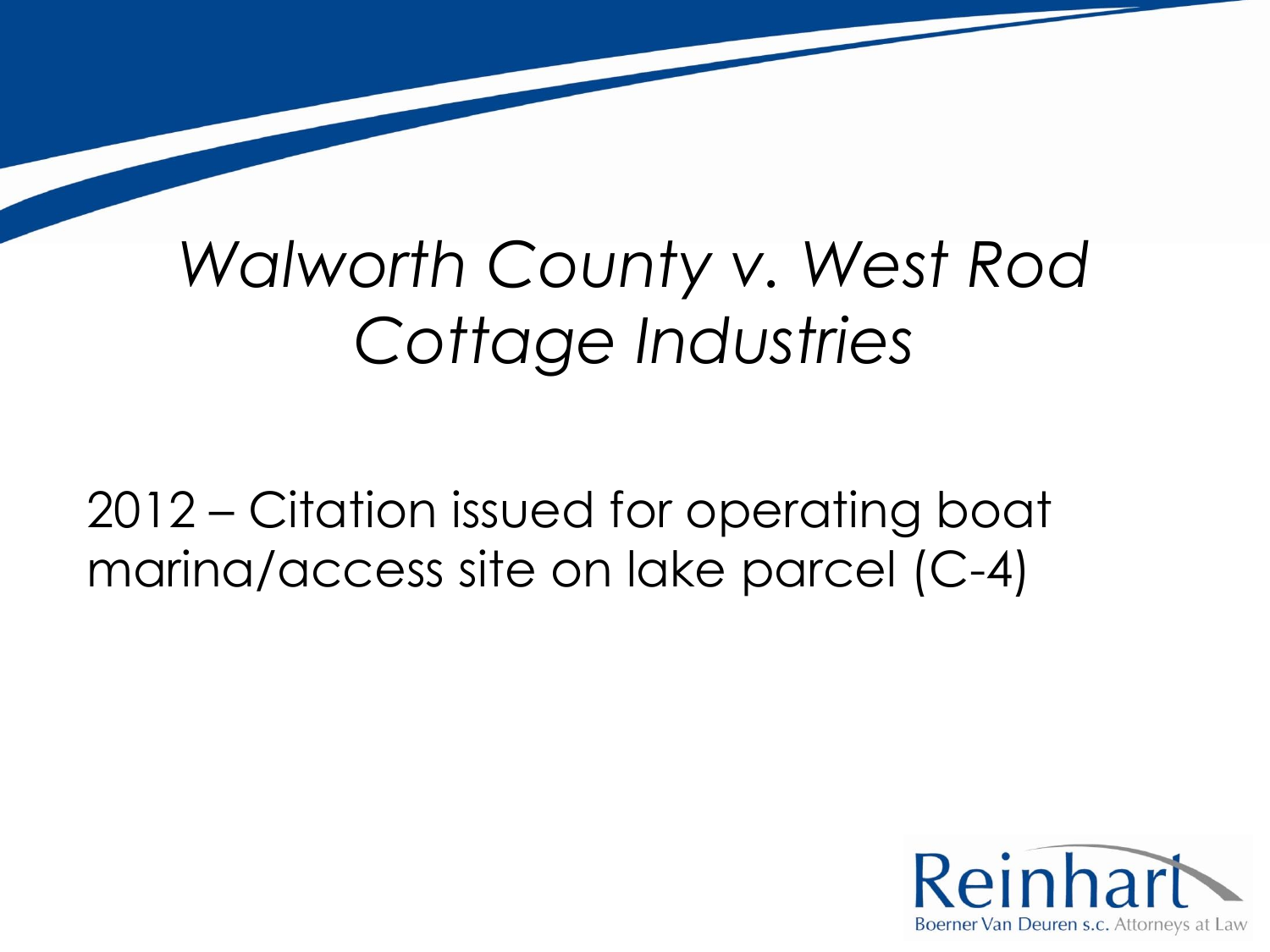Nonconforming Use

- Active and actual use predating ordinance
- Use has continued to present
- Burden on property owner
- Acquired "vested interest" in continuance

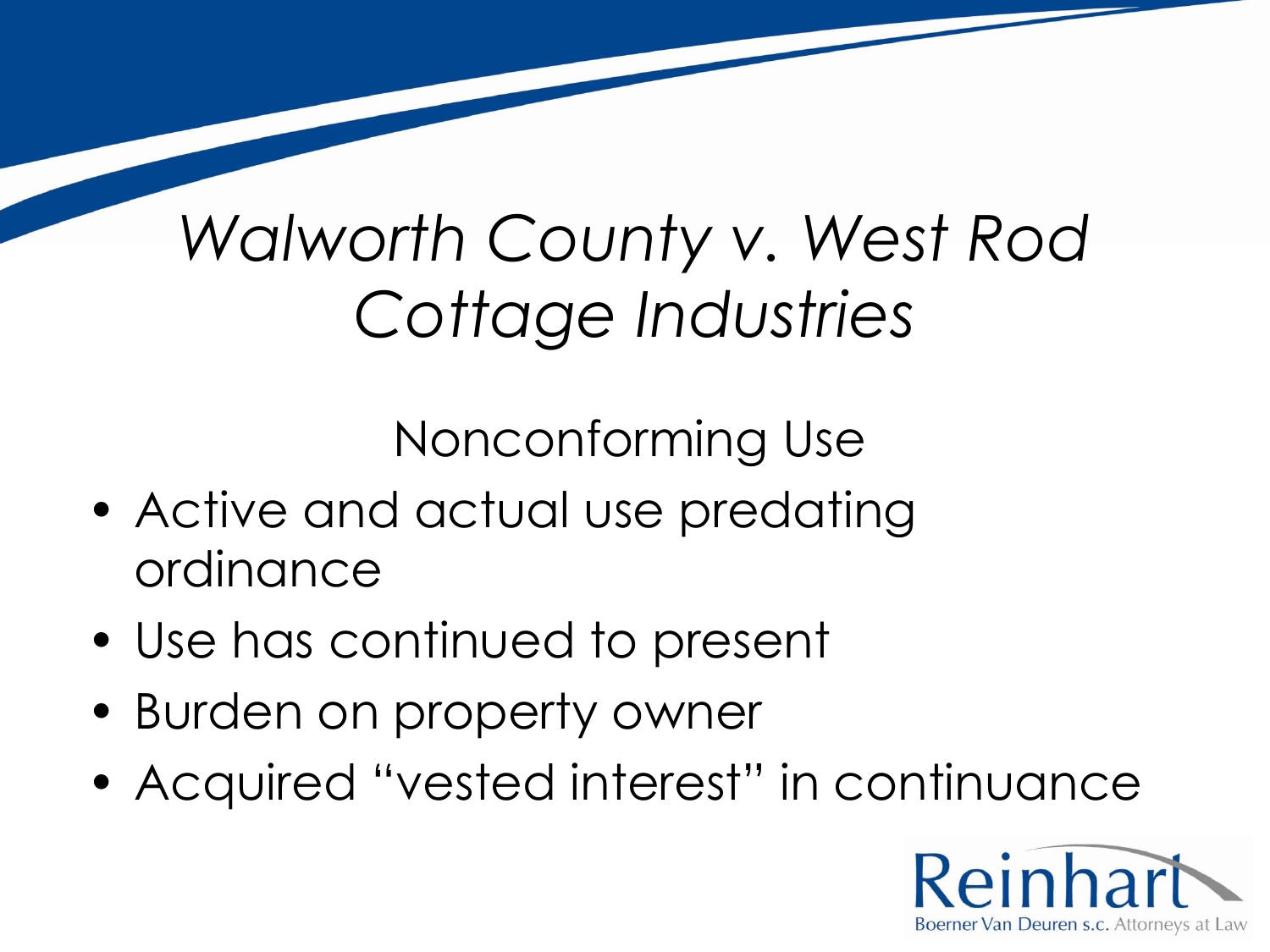- Rented boats since 1963
- Accepted cash to moor in the 1990s
- Customers could "park" boats at lake parcel while visiting the tavern
- Since 1981, moored boats, some with rental agreements
- When purchased, two people paying to moor boats

Boerner Van Deuren s.c. Attorneys at Law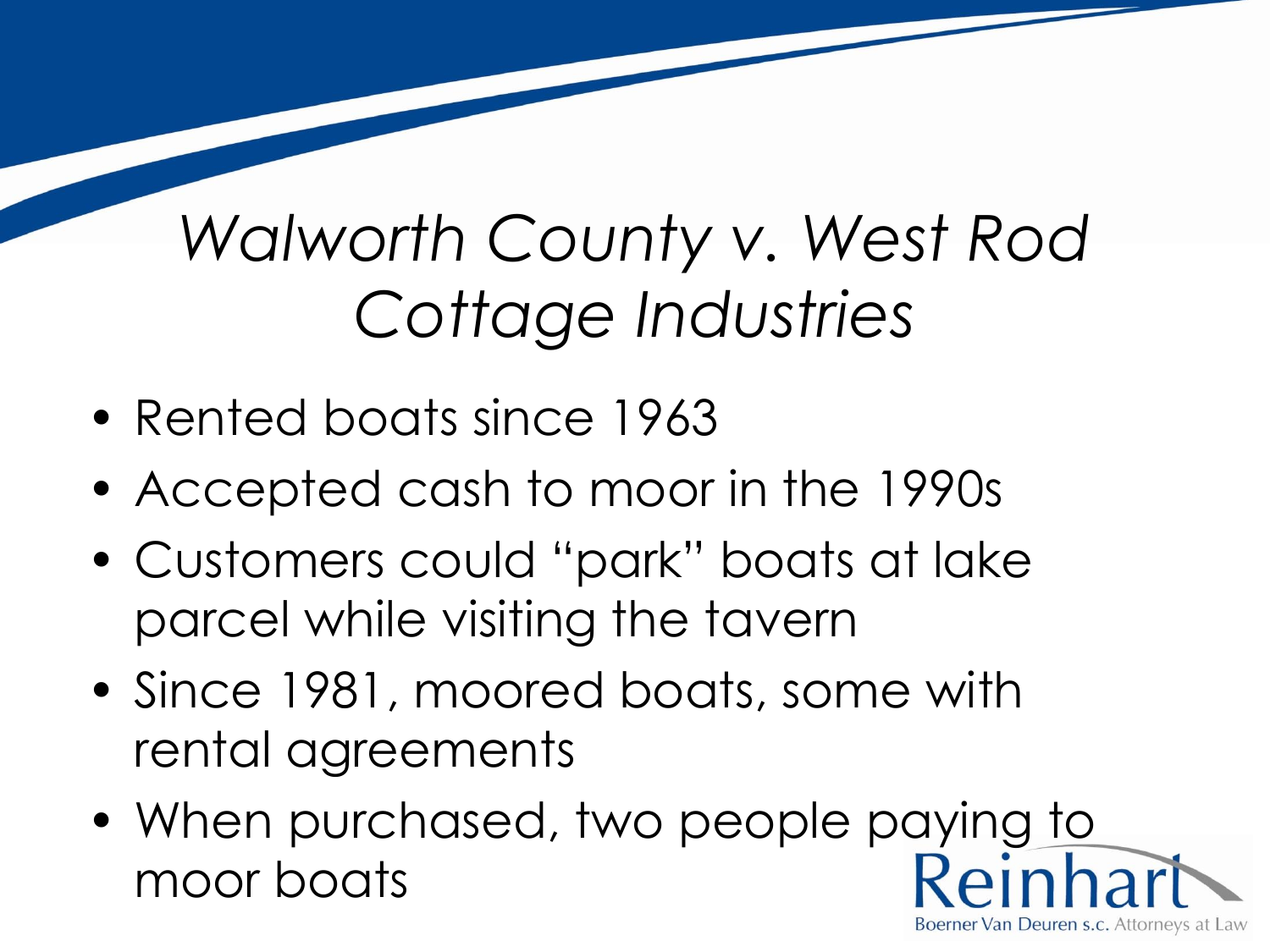Court finds:

- Maybe evidence of boat livery since 1971
- But insufficient evidence of marina operations
- Pre-ordinance marina activities were limited, occasional and sporadicReinhar

Boerner Van Deuren s.c. Attorneys at Law